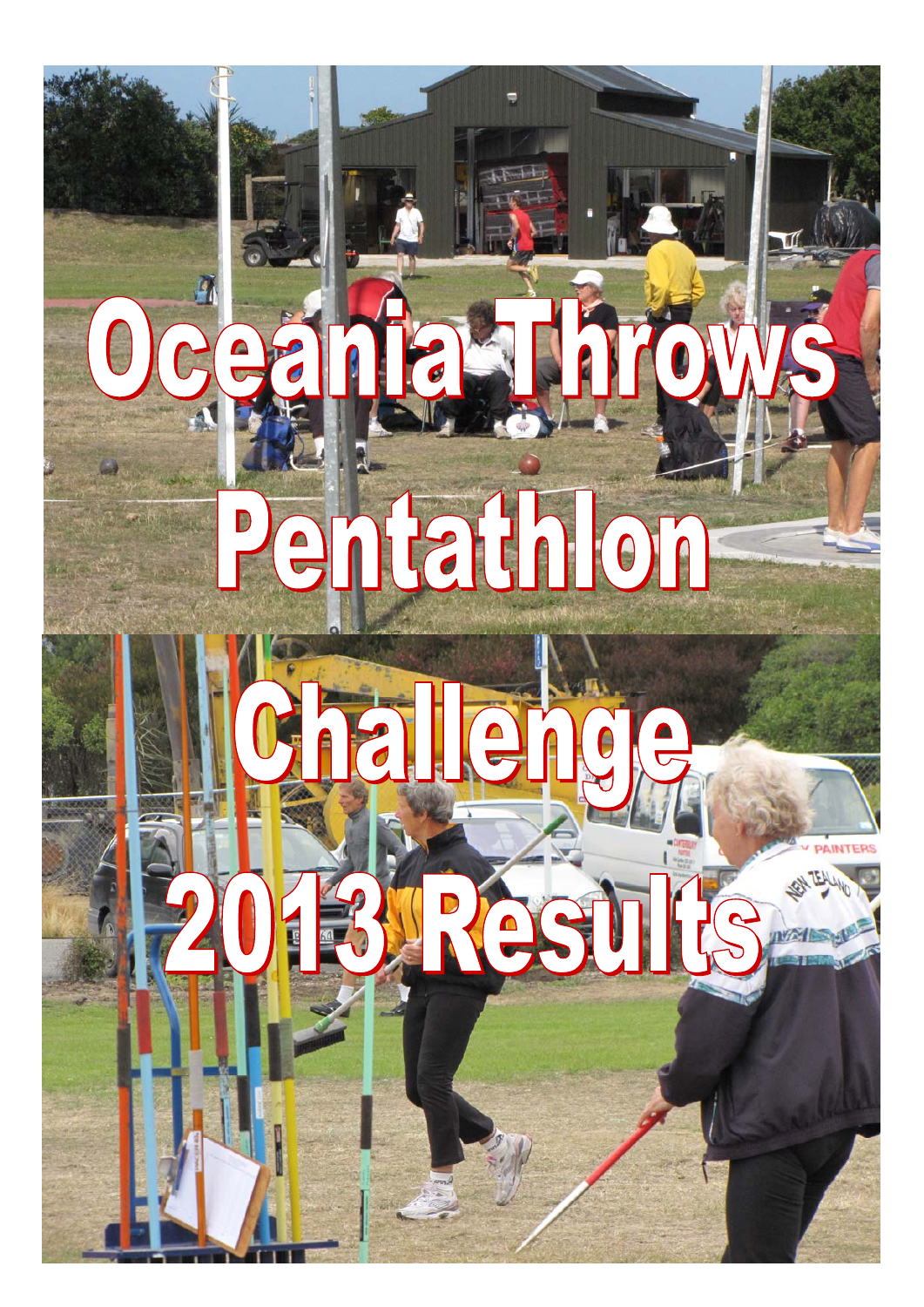## **Oceania Throws Pentathlon Challenge 2013 - Women's Results**

| <b>W30</b>              |            | <b>Hammer</b> | <b>Shot</b> | <b>Discus</b> | <b>Javelin</b> | Weight | <b>Points</b> |
|-------------------------|------------|---------------|-------------|---------------|----------------|--------|---------------|
| Cassie Neubauer         | <b>SA</b>  | 16.19         | 6.59        | 15.21         | 20.10          | 7.87   |               |
| Age Factors             | W30        | 1.0000        | 1.0000      | 1.0000        | 1.0000         | 1.0000 |               |
|                         |            | 16.19         | 6.59        | 15.21         | 20.10          | 7.87   |               |
| 1st                     |            | 200           | 309         | 193           | 291            | 364    | 1357          |
|                         |            | 200           | 509         | 702           | 993            | 1357   |               |
| <b>Belinda Westcott</b> | <b>NSW</b> | 14.90         | 6.91        | 16.99         | 15.97          | 6.10   |               |
| Age Factors             | W30        | 1.0000        | 1.0000      | 1.0000        | 1.0000         | 1.0000 |               |
|                         |            | 14.90         | 6.91        | 16.99         | 15.97          | 6.10   |               |
| 2nd                     |            | 174           | 329         | 224           | 214            | 258    | 1199          |
|                         |            | 174           | 503         | 727           | 941            | 1199   |               |

| <b>W40</b>          |            | <b>Hammer</b> | <b>Shot</b> | <b>Discus</b> | <b>Javelin</b> | Weight | <b>Points</b> |
|---------------------|------------|---------------|-------------|---------------|----------------|--------|---------------|
| Althea Mackie       | <b>QLD</b> | 39.11         | 8.13        | 25.65         | 21.84          | 12.35  |               |
| Age Factors         | W40        | 1.1763        | 1.1100      | 1.1150        | 1.1475         | 1.1852 |               |
|                     |            | 46.00         | 9.02        | 28.59         | 25.06          | 14.63  |               |
| 1st                 |            | 843           | 465         | 436           | 383            | 778    | 2905          |
|                     |            | 843           | 1308        | 1744          | 2127           | 2905   |               |
| <b>Tracy Canham</b> | <b>TAS</b> | 36.27         | 8.48        | 22.29         | 17.47          | 10.52  |               |
| Age Factors         | W40        | 1.1763        | 1.1100      | 1.1150        | 1.1475         | 1.1852 |               |
|                     |            | 42.66         | 9.41        | 24.85         | 20.04          | 12.46  |               |
| 2nd                 |            | 770           | 491         | 366           | 290            | 644    | 2561          |
|                     |            | 770           | 1261        | 1627          | 1917           | 2561   |               |
| Samantha Latanis    | <b>NSW</b> | 24.35         | 9.13        | 28.54         | 18.45          | 8.72   |               |
| Age Factors         | W40        | 1.1763        | 1.1100      | 1.1150        | 1.1475         | 1.1852 |               |
|                     |            | 28.64         | 10.13       | 31.82         | 21.17          | 10.33  |               |
| 3rd                 |            | 464           | 538         | 497           | 311            | 513    | 2323          |
|                     |            | 464           | 1002        | 1499          | 1810           | 2323   |               |
| Cathy McKeown       | <b>TAS</b> | 22.30         | 8.59        | 21.79         | 23.11          | 7.71   |               |
| Age Factors         | W40        | 1.1763        | 1.1100      | 1.1150        | 1.1475         | 1.1852 |               |
|                     |            | 26.23         | 9.53        | 24.29         | 26.51          | 9.13   |               |
| 4th                 |            | 412           | 499         | 356           | 411            | 440    | 2118          |
|                     |            | 412           | 911         | 1267          | 1678           | 2118   |               |
| Megan Schenk        | SA         | 16.39         | 5.71        | 14.93         | 13.35          | 6.81   |               |
| Age Factors         | W40        | 1.1763        | 1.1100      | 1.1150        | 1.1475         | 1.1852 |               |
|                     |            | 19.27         | 6.33        | 16.64         | 15.31          | 8.07   |               |
| 5th                 |            | 264           | 292         | 218           | 202            | 376    | 1352          |
|                     |            | 264           | 556         | 774           | 976            | 1352   |               |

| <b>W45</b>              |            | <b>Hammer</b> | <b>Shot</b> | <b>Discus</b> | <b>Javelin</b> | Weight | <b>Points</b> |
|-------------------------|------------|---------------|-------------|---------------|----------------|--------|---------------|
| <b>Glenys Whitehead</b> | <b>NSW</b> | 35.47         | 8.96        | 29.73         | 21.39          | 10.41  |               |
| Age Factors             | W45        | 1.2717        | 1.1943      | 1.2058        | 1.2479         | 1.2955 |               |
|                         |            | 45.10         | 10.70       | 35.84         | 26.69          | 13.48  |               |
| 1st                     |            | 824           | 575         | 574           | 414            | 707    | 3094          |
|                         |            | 824           | 1399        | 1973          | 2387           | 3094   |               |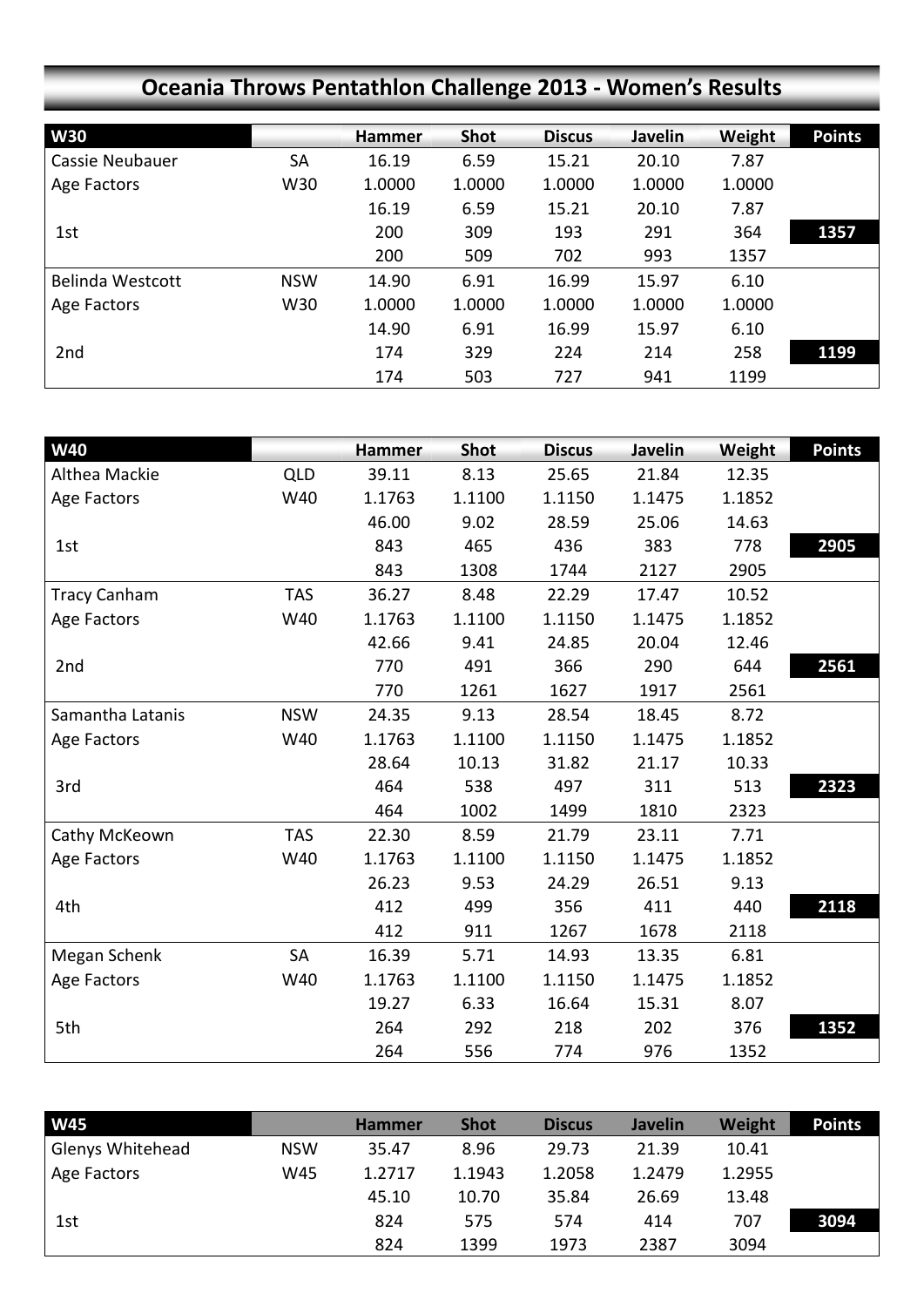| <b>W45 (cont)</b>    |            | <b>Hammer</b> | Shot        | <b>Discus</b> | <b>Javelin</b> | Weight        | <b>Points</b> |
|----------------------|------------|---------------|-------------|---------------|----------------|---------------|---------------|
| Jen Fee              | <b>WMA</b> | 19.71         | 7.53        | 22.82         | 11.11          | 7.42          |               |
| Age Factors          | W45        | 1.2717        | 1.1943      | 1.2058        | 1.2479         | 1.2955        |               |
|                      |            | 25.06         | 8.99        | 27.51         | 13.86          | 9.61          |               |
| 2nd                  |            | 387           | 464         | 416           | 176            | 469           | 1912          |
|                      |            | 387           | 851         | 1267          | 1443           | 1912          |               |
| <b>W50</b>           |            | <b>Hammer</b> | <b>Shot</b> | <b>Discus</b> | <b>Javelin</b> | <b>Weight</b> | <b>Points</b> |
| Jayne Hardy          | <b>ACT</b> | 45.38         | 10.52       | 32.09         | 29.04          | 14.13         |               |
| Age Factors          | W50        | 1.2838        | 1.2607      | 1.3128        | 1.3147         | 1.1822        |               |
|                      |            | 58.25         | 13.26       | 42.12         | 38.17          | 16.70         |               |
| 1st                  |            | 1117          | 745         | 696           | 632            | 908           | 4098          |
|                      |            | 1117          | 1862        | 2558          | 3190           | 4098          |               |
| Karel McClintock     | <b>QLD</b> | 25.95         | 9.61        | 23.99         | 21.37          | 8.84          |               |
| Age Factors          | W50        | 1.2838        | 1.2607      | 1.3128        | 1.3147         | 1.1822        |               |
|                      |            | 33.31         | 12.11       | 31.49         | 28.09          | 10.45         |               |
| 2nd                  |            | 565           | 668         | 491           | 440            | 520           | 2684          |
|                      |            | 565           | 1233        | 1724          | 2164           | 2684          |               |
| Fiona Harvey         | <b>OTG</b> | 26.79         | 7.61        | 22.75         | 19.64          | 9.31          |               |
| <b>Age Factors</b>   | W50        | 1.2838        | 1.2607      | 1.3128        | 1.3147         | 1.1822        |               |
|                      |            | 34.39         | 9.59        | 29.86         | 25.82          | 11.00         |               |
| 3rd                  |            | 588           | 503         | 460           | 398            | 554           | 2503          |
|                      |            | 588           | 1091        | 1551          | 1949           | 2503          |               |
| <b>Alison Newall</b> | <b>OTG</b> | 25.04         | 7.15        | 15.62         | 16.93          | 8.75          |               |
| <b>Age Factors</b>   | W50        | 1.2838        | 1.2607      | 1.3128        | 1.3147         | 1.1822        |               |
|                      |            | 32.14         | 9.01        | 20.50         | 22.25          | 10.34         |               |
| 4th                  |            | 539           | 465         | 287           | 331            | 513           | 2135          |
|                      |            | 539           | 1004        | 1291          | 1622           | 2135          |               |
| Janice Maxwell       | <b>CAN</b> | 24.68         | 7.66        | 19.79         | 16.58          | 6.92          |               |
| Age Factors          | W50        | 1.2838        | 1.2607      | 1.3128        | 1.3147         | 1.1822        |               |
|                      |            | 31.68         | 9.65        | 25.98         | 21.79          | 8.18          |               |
| 5th                  |            | 529           | 507         | 387           | 322            | 382           | 2127          |
|                      |            | 529           | 1036        | 1423          | 1745           | 2127          |               |
| <b>W55</b>           |            | <b>Hammer</b> | <b>Shot</b> | <b>Discus</b> | <b>Javelin</b> | Weight        | <b>Total</b>  |
| Jill Taylor          | <b>NSW</b> | 38.29         | 9.38        | 23.54         | 19.88          | 12.10         |               |
| Age Factors          | W55        | 1.3984        | 1.3706      | 1.4407        | 1.4482         | 1.2918        |               |
|                      |            | 53.54         | 12.85       | 33.91         | 28.79          | 15.63         |               |
| 1st                  |            | 1011          | 717         | 537           | 454            | 841           | 3560          |
|                      |            | 1011          | 1728        | 2265          | 2719           | 3560          |               |
| <b>Claire Giles</b>  | <b>OTG</b> | 22.95         | 7.53        | 17.02         | 16.83          | 7.58          |               |
| Age Factors          | W55        | 1.3984        | 1.3706      | 1.4407        | 1.4482         | 1.2918        |               |
|                      |            | 32.09         | 10.32       | 24.52         | 24.37          | 9.79          |               |
| 2nd                  |            | 538           | 550         | 360           | 370            | 480           | 2298          |
|                      |            | 538           | 1088        | 1448          | 1818           | 2298          |               |
| Joanne Pronk         | <b>QLD</b> | 23.14         | 8.34        | 19.56         | 0              | 6.88          |               |
| Age Factors          | W55        | 1.3984        | 1.3706      | 1.4407        | 1.4482         | 1.2918        |               |
|                      |            | 32.35         | 11.43       | 28.18         | 0.00           | 8.88          |               |
| 3rd                  |            | 544           | 623         | 428           | $\pmb{0}$      | 425           | 2020          |
|                      |            | 544           | 1167        | 1595          | 1595           | 2020          |               |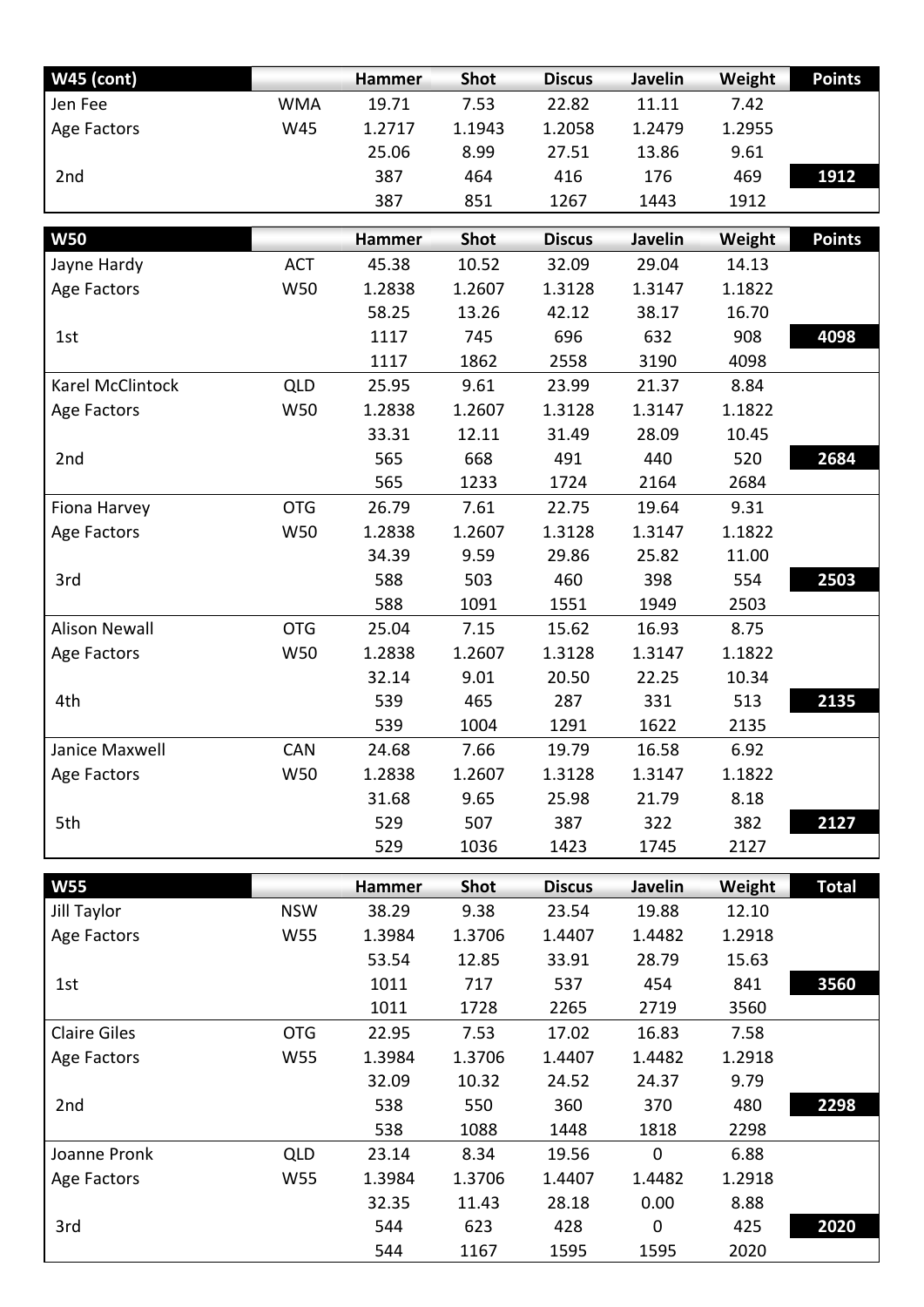| <b>W60</b>         |            | <b>Hammer</b> | <b>Shot</b> | <b>Discus</b> | <b>Javelin</b> | Weight | <b>Points</b> |
|--------------------|------------|---------------|-------------|---------------|----------------|--------|---------------|
| Jill Evans         | <b>WMA</b> | 24.73         | 7.88        | 21.00         | 15.85          | 9.63   |               |
| Age Factors        | W60        | 1.5353        | 1.5015      | 1.5961        | 1.5408         | 1.2108 |               |
|                    |            | 37.96         | 11.83       | 33.51         | 24.42          | 11.66  |               |
| 1st                |            | 666           | 650         | 529           | 371            | 594    | 2810          |
|                    |            | 666           | 1316        | 1845          | 2216           | 2810   |               |
| Cherie Dempsey     | SA         | 20.09         | 6.75        | 17.41         | 15.51          | 8.31   |               |
| Age Factors        | W60        | 1.5353        | 1.5015      | 1.5961        | 1.5408         | 1.2108 |               |
|                    |            | 30.84         | 10.13       | 27.78         | 23.89          | 10.06  |               |
| 2nd                |            | 511           | 538         | 421           | 361            | 496    | 2327          |
|                    |            | 511           | 1049        | 1470          | 1831           | 2327   |               |
| Adriana van Bockel | <b>NSW</b> | 20.07         | 5.28        | 15.26         | 12.26          | 7.97   |               |
| Age Factors        | W60        | 1.5353        | 1.5015      | 1.5961        | 1.5408         | 1.2108 |               |
|                    |            | 30.81         | 7.92        | 24.35         | 18.89          | 9.65   |               |
| 3rd                |            | 511           | 394         | 357           | 268            | 471    | 2001          |
|                    |            | 511           | 905         | 1262          | 1530           | 2001   |               |
| Joan Merrilees     | <b>OTG</b> | 20.58         | 6.14        | 14.59         | 8.40           | 7.78   |               |
| Age Factors        | W60        | 1.5353        | 1.5015      | 1.5961        | 1.5408         | 1.2108 |               |
|                    |            | 31.59         | 9.21        | 23.28         | 12.94          | 9.42   |               |
| 4th                |            | 528           | 478         | 337           | 159            | 457    | 1959          |
|                    |            | 528           | 1006        | 1343          | 1502           | 1959   |               |
| Liz Neubauer       | SA         | 13.32         | 4.72        | 9.43          | 11.34          | 6.73   |               |
| Age Factors        | W60        | 1.5353        | 1.5015      | 1.5961        | 1.5408         | 1.2108 |               |
|                    |            | 20.45         | 7.08        | 15.05         | 17.47          | 8.14   |               |
| 5th                |            | 289           | 340         | 190           | 242            | 380    | 1441          |
|                    |            | 289           | 629         | 819           | 1061           | 1441   |               |

| <b>W65</b>           |            | <b>Hammer</b> | <b>Shot</b> | <b>Discus</b> | <b>Javelin</b> | <b>Weight</b> | <b>Points</b> |
|----------------------|------------|---------------|-------------|---------------|----------------|---------------|---------------|
| Bev Savage           | <b>WBP</b> | 30.75         | 8.32        | 22.62         | 18.11          | 12.63         |               |
| Age Factors          | W65        | 1.7038        | 1.6600      | 1.7927        | 1.7274         | 1.3260        |               |
|                      |            | 52.39         | 13.81       | 40.55         | 31.28          | 16.74         |               |
| 1st                  |            | 986           | 781         | 665           | 501            | 910           | 3843          |
|                      |            | 986           | 1767        | 2432          | 2933           | 3843          |               |
| Mary Thomas          | <b>NSW</b> | 26.11         | 6.61        | 20.71         | 19.37          | 8.78          |               |
| Age Factors          | W65        | 1.7038        | 1.6600      | 1.7927        | 1.7274         | 1.3260        |               |
|                      |            | 44.48         | 10.97       | 37.12         | 33.45          | 11.64         |               |
| 2nd                  |            | 810           | 593         | 598           | 542            | 593           | 3136          |
|                      |            | 810           | 1403        | 2001          | 2543           | 3136          |               |
| <b>Anne Deleiros</b> | <b>AKL</b> | 20.73         | 7.88        | 19.21         | 9.62           | 9.32          |               |
| Age Factors          | W65        | 1.7038        | 1.6600      | 1.7927        | 1.7274         | 1.3260        |               |
|                      |            | 35.31         | 13.08       | 34.43         | 16.61          | 12.35         |               |
| 3rd                  |            | 608           | 733         | 547           | 226            | 637           | 2751          |
|                      |            | 608           | 1341        | 1888          | 2114           | 2751          |               |
| Bev Church           | <b>CAN</b> | 23.33         | 6.63        | 17.45         | 15.63          | 7.83          |               |
| Age Factors          | W65        | 1.7038        | 1.6600      | 1.7927        | 1.7274         | 1.3260        |               |
|                      |            | 39.74         | 11.00       | 31.28         | 26.99          | 10.38         |               |
| 4th                  |            | 705           | 595         | 487           | 420            | 516           | 2723          |
|                      |            | 705           | 1300        | 1787          | 2207           | 2723          |               |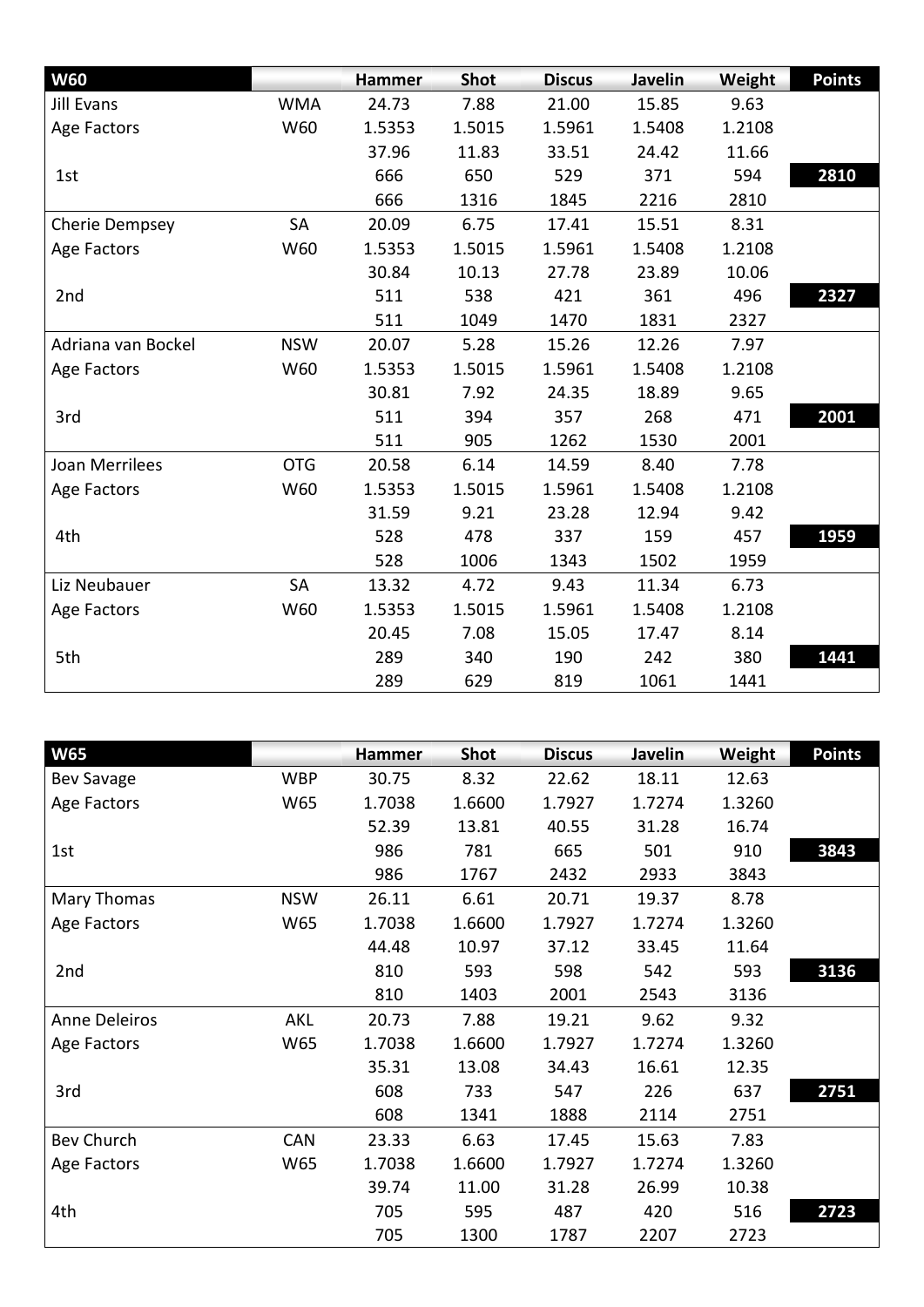| $W65$ (cont)    |            | <b>Hammer</b> | <b>Shot</b> | <b>Discus</b> | <b>Javelin</b> | Weight | <b>Points</b> |
|-----------------|------------|---------------|-------------|---------------|----------------|--------|---------------|
| Noni Callander  | AKL        | 18.09         | 7.11        | 17.64         | 16.47          | 7.99   |               |
| Age Factors     | W65        | 1.7038        | 1.6600      | 1.7927        | 1.7274         | 1.3260 |               |
|                 |            | 30.82         | 11.80       | 31.62         | 28.45          | 10.59  |               |
| 5th             |            | 511           | 648         | 493           | 447            | 529    | 2628          |
|                 |            | 511           | 1159        | 1652          | 2099           | 2628   |               |
| Lois Anderson   | <b>CAN</b> | 16.82         | 7.00        | 16.44         | 15.02          | 8.08   |               |
| Age Factors     | W65        | 1.7038        | 1.6600      | 1.7927        | 1.7274         | 1.3260 |               |
|                 |            | 28.65         | 11.62       | 29.47         | 25.94          | 10.71  |               |
| 6th             |            | 464           | 636         | 452           | 400            | 536    | 2488          |
|                 |            | 464           | 1100        | 1552          | 1952           | 2488   |               |
| Diane Underwood | <b>CAN</b> | 14.79         | 4.85        | 11.30         | 10.87          | 6.09   |               |
| Age Factors     | W65        | 1.7038        | 1.6600      | 1.7927        | 1.7274         | 1.3260 |               |
|                 |            | 25.19         | 8.05        | 20.25         | 18.77          | 8.07   |               |
| 7th             |            | 390           | 403         | 282           | 266            | 376    | 1717          |
|                 |            | 390           | 793         | 1075          | 1341           | 1717   |               |

| <b>W70</b>           |            | <b>Hammer</b> | <b>Shot</b> | <b>Discus</b> | <b>Javelin</b> | Weight | <b>Points</b> |
|----------------------|------------|---------------|-------------|---------------|----------------|--------|---------------|
| <b>Helen Searle</b>  | <b>QLD</b> | 27.34         | 9.03        | 19.17         | 18.80          | 10.32  |               |
| Age Factors          | W70        | 1.9160        | 1.8559      | 2.0542        | 1.9654         | 1.4667 |               |
|                      |            | 52.38         | 16.75       | 39.37         | 36.94          | 15.13  |               |
| 1st                  |            | 985           | 979         | 642           | 609            | 809    | 4024          |
|                      |            | 985           | 1964        | 2606          | 3215           | 4024   |               |
| Jan Banens           | <b>QLD</b> | 29.33         | 6.63        | 15.64         | 16.83          | 11.64  |               |
| Age Factors          | W70        | 1.9160        | 1.8559      | 2.0542        | 1.9654         | 1.4667 |               |
|                      |            | 56.19         | 12.30       | 32.12         | 33.07          | 17.07  |               |
| 2nd                  |            | 1071          | 681         | 503           | 535            | 931    | 3721          |
|                      |            | 1071          | 1752        | 2255          | 2790           | 3721   |               |
| Raylea Rudov         | <b>ACT</b> | 24.26         | 5.94        | 13.78         | 12.25          | 10.24  |               |
| Age Factors          | W70        | 1.9160        | 1.8559      | 2.0542        | 1.9654         | 1.4667 |               |
|                      |            | 46.48         | 11.02       | 28.30         | 24.07          | 15.01  |               |
| 3rd                  |            | 854           | 596         | 430           | 365            | 802    | 3047          |
|                      |            | 854           | 1450        | 1880          | 2245           | 3047   |               |
| Glynn Boyce          | SA         | 21.87         | 6.17        | 16.83         | 13.96          | 8.12   |               |
| Age Factors          | W70        | 1.9160        | 1.8559      | 2.0542        | 1.9654         | 1.4667 |               |
|                      |            | 41.90         | 11.45       | 34.57         | 27.43          | 11.90  |               |
| 4th                  |            | 753           | 625         | 549           | 428            | 609    | 2964          |
|                      |            | 753           | 1378        | 1927          | 2355           | 2964   |               |
| Justine Whitaker     | <b>CAN</b> | 17.68         | 6.06        | 14.64         | 13.03          | 7.82   |               |
| Age Factors          | W70        | 1.9160        | 1.8559      | 2.0542        | 1.9654         | 1.4667 |               |
|                      |            | 33.87         | 11.24       | 30.07         | 25.60          | 11.46  |               |
| 5th                  |            | 577           | 611         | 464           | 394            | 582    | 2628          |
|                      |            | 577           | 1188        | 1652          | 2046           | 2628   |               |
| <b>Joy Sutcliffe</b> | <b>TAS</b> | 19.01         | 4.95        | 13.88         | 12.15          | 8.08   |               |
| Age Factors          | W70        | 1.9160        | 1.8559      | 2.0542        | 1.9654         | 1.4667 |               |
|                      |            | 36.42         | 9.18        | 28.51         | 23.87          | 11.85  |               |
| 6th                  |            | 633           | 476         | 434           | 361            | 606    | 2510          |
|                      |            | 633           | 1109        | 1543          | 1904           | 2510   |               |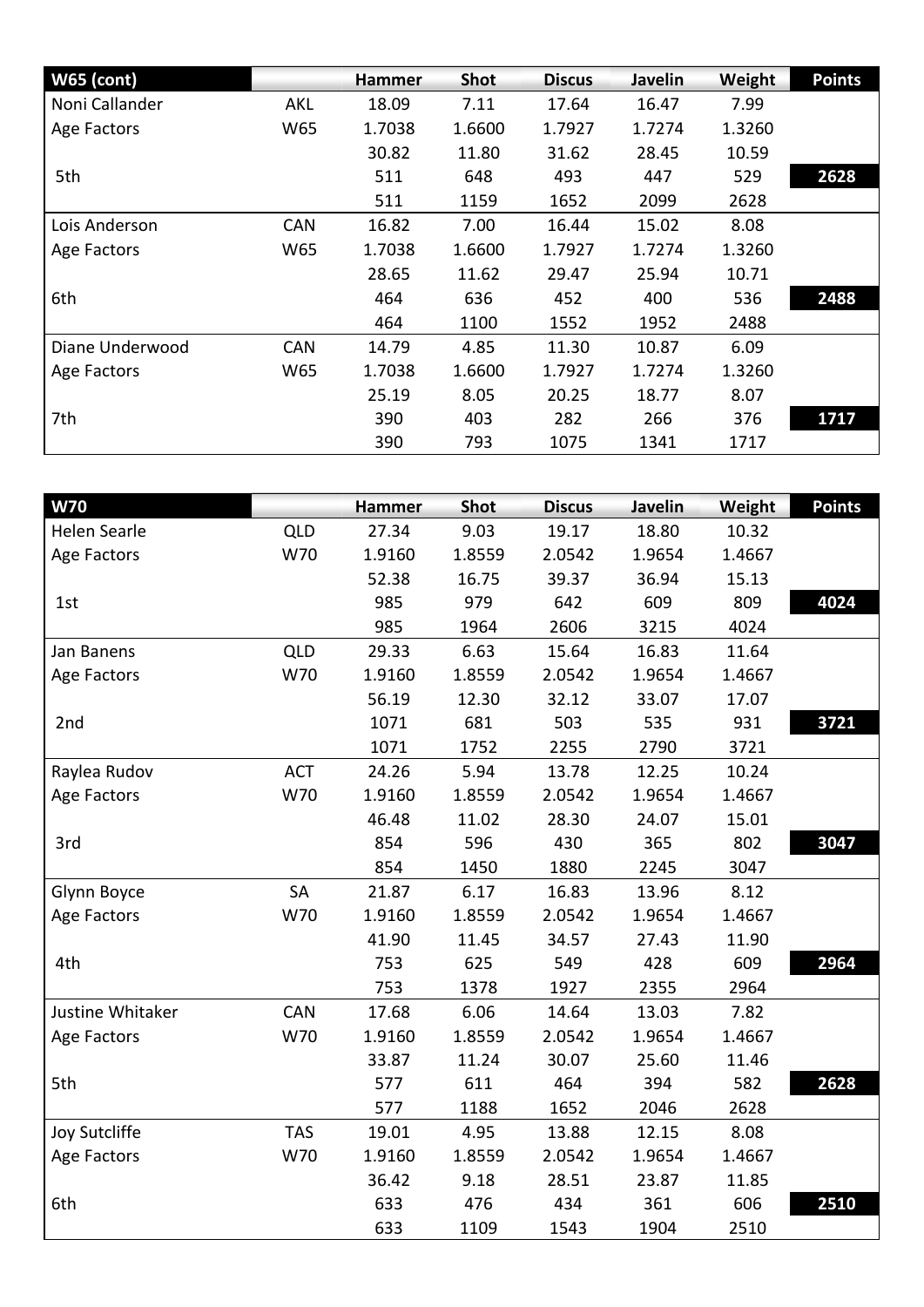| <b>W70 (cont)</b>    |            | <b>Hammer</b> | <b>Shot</b> | <b>Discus</b> | <b>Javelin</b> | Weight | <b>Points</b> |
|----------------------|------------|---------------|-------------|---------------|----------------|--------|---------------|
| Francie Bayler       | WMA        | 12.98         | 4.57        | 10.50         | 10.50          | 5.54   |               |
| Age Factors          | W70        | 1.9160        | 1.8559      | 2.0542        | 1.9654         | 1.4667 |               |
|                      |            | 24.86         | 8.48        | 21.56         | 20.63          | 8.12   |               |
|                      |            | 383           | 430         | 306           | 301            | 379    | 1799          |
|                      |            | 383           | 813         | 1119          | 1420           | 1799   |               |
| <b>Marion Clarke</b> | <b>WBP</b> | 17.14         | 4.19        | 10.49         | 7.89           | 6.44   |               |
| Age Factors          | W70        | 1.9160        | 1.8559      | 2.0542        | 1.9654         | 1.4667 |               |
|                      |            | 32.84         | 7.77        | 21.54         | 15.50          | 9.44   |               |
| 8th                  |            | 555           | 385         | 306           | 206            | 459    | 1911          |
|                      |            | 555           | 940         | 1246          | 1452           | 1911   |               |
| Nola De Chazel       | <b>ACT</b> | 11.71         | 3.93        | 9.27          | 6.62           | 4.75   |               |
| Age Factors          | W70        | 1.9160        | 1.8559      | 2.0542        | 1.9654         | 1.4667 |               |
|                      |            | 22.43         | 7.29        | 19.04         | 13.01          | 6.96   |               |
| 9th                  |            | 331           | 354         | 261           | 160            | 309    | 1415          |
|                      |            | 331           | 685         | 946           | 1106           | 1415   |               |

| <b>W75</b>            |            | <b>Hammer</b> | <b>Shot</b> | <b>Discus</b> | <b>Javelin</b> | Weight | <b>Points</b> |
|-----------------------|------------|---------------|-------------|---------------|----------------|--------|---------------|
| <b>Eunice Jenkins</b> | <b>QLD</b> | 22.41         | 5.57        | 15.02         | 8.11           | 7.21   |               |
| Age Factors           | W75        | 1.9984        | 1.8324      | 2.1546        | 2.2794         | 1.5146 |               |
|                       |            | 44.78         | 10.20       | 32.36         | 18.48          | 10.92  |               |
| 1st                   |            | 816           | 543         | 507           | 261            | 549    | 2676          |
|                       |            | 816           | 1359        | 1866          | 2127           | 2676   |               |
| Mary Wahren           | <b>ACT</b> | 19.17         | 5.75        | 10.85         | 12.80          | 6.33   |               |
| Age Factors           | W75        | 1.9984        | 1.8324      | 2.1546        | 2.2794         | 1.5146 |               |
|                       |            | 38.30         | 10.53       | 23.37         | 29.17          | 9.58   |               |
| 2nd                   |            | 674           | 564         | 339           | 461            | 467    | 2505          |
|                       |            | 674           | 1238        | 1577          | 2038           | 2505   |               |
| Gwyn Heseltine        | <b>CAN</b> | 21.61         | 5.79        | 11.29         | 8.06           | 7.10   |               |
| Age Factors           | W75        | 1.9984        | 1.8324      | 2.1546        | 2.2794         | 1.5146 |               |
|                       |            | 43.18         | 10.60       | 24.32         | 18.37          | 10.75  |               |
| 3rd                   |            | 781           | 569         | 356           | 259            | 539    | 2504          |
|                       |            | 781           | 1350        | 1706          | 1965           | 2504   |               |

| <b>W80</b>             |            | <b>Hammer</b> | <b>Shot</b> | <b>Discus</b> | <b>Javelin</b> | Weight | <b>Points</b> |
|------------------------|------------|---------------|-------------|---------------|----------------|--------|---------------|
| <b>Heather Doherty</b> | <b>QLD</b> | 20.64         | 7.12        | 20.74         | 15.92          | 9.33   |               |
| Age Factors            | W80        | 2.3030        | 2.0742      | 2.5220        | 2.7129         | 1.7006 |               |
|                        |            | 47.53         | 14.76       | 52.30         | 43.18          | 15.86  |               |
| 1st                    |            | 877           | 845         | 897           | 728            | 855    | 4202          |
|                        |            | 877           | 1722        | 2619          | 3347           | 4202   |               |

| <b>W90</b>     |            | Hammer | <b>Shot</b> | <b>Discus</b> | <b>Javelin</b> | Weight | <b>Points</b> |
|----------------|------------|--------|-------------|---------------|----------------|--------|---------------|
| Pauline Purser | <b>WBP</b> | 12.92  | 3.92        | 10.00         | 6.70           | 4.55   |               |
| Age Factors    | W90        | 3.3333 | 2.8176      | 3.8270        | 4.3782         | 2.2716 |               |
|                |            | 43.06  | 11.04       | 38.27         | 29.33          | 10.33  |               |
| 1st            |            | 778    | 598         | 621           | 464            | 513    | 2974          |
|                |            | 778    | 1376        | 1997          | 2461           | 2974   |               |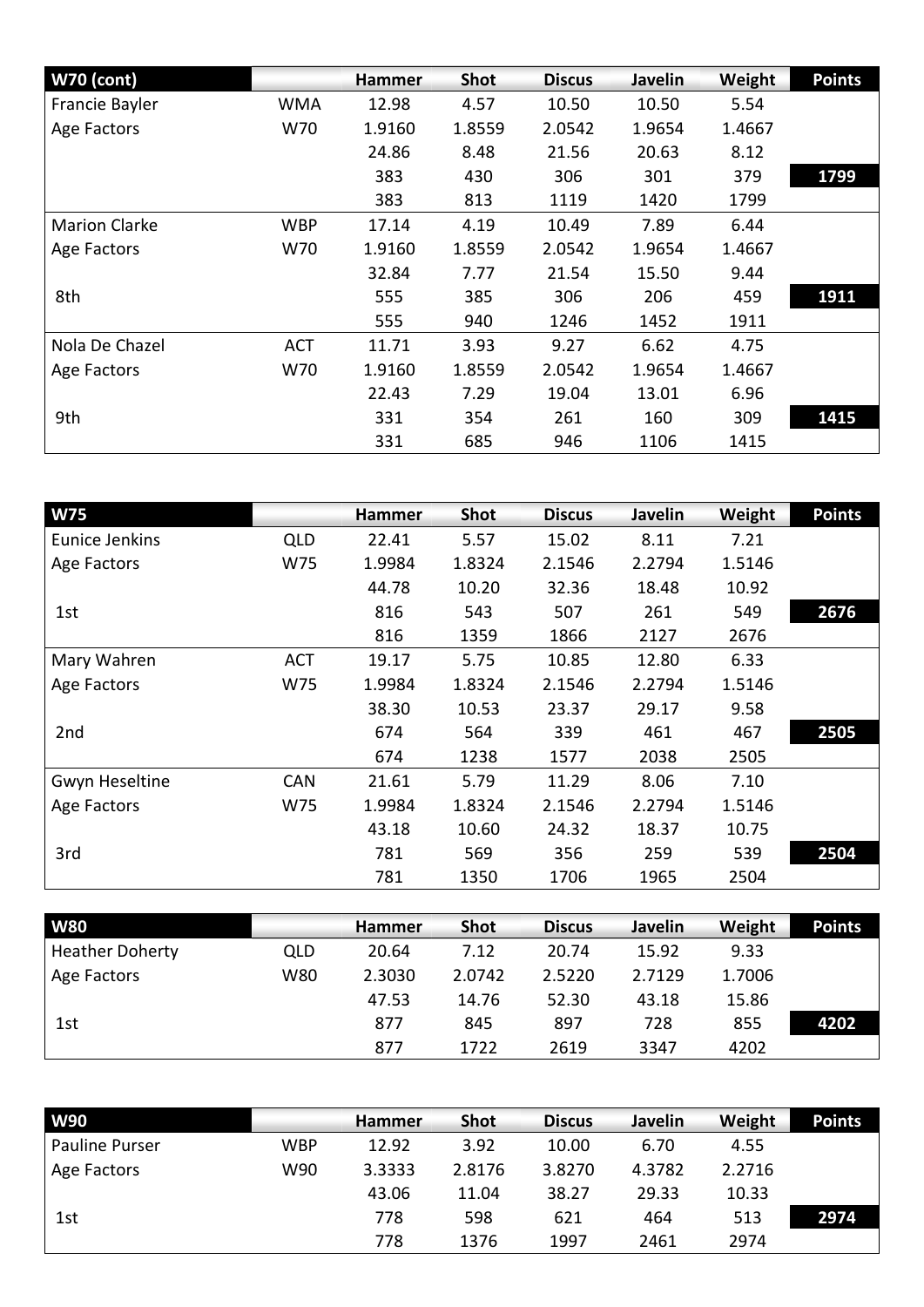| Oceania Throws Pentathlon Challenge 2013 - Men's Results |            |               |             |               |         |        |               |  |  |
|----------------------------------------------------------|------------|---------------|-------------|---------------|---------|--------|---------------|--|--|
| <b>M35</b>                                               |            | <b>Hammer</b> | <b>Shot</b> | <b>Discus</b> | Javelin | Weight | <b>Points</b> |  |  |
| <b>Matt Staunton</b>                                     | <b>WA</b>  | 43.94         | 12.32       | 38.78         | 44.88   | 13.38  |               |  |  |
| Age Factors                                              | M35        | 1.0300        | 1.0372      | 1.0143        | 1.0126  | 1.0203 |               |  |  |
|                                                          |            | 45.25         | 12.77       | 39.33         | 45.44   | 13.65  |               |  |  |
| 1st                                                      |            | 598           | 653         | 651           | 521     | 658    | 3081          |  |  |
|                                                          |            | 598           | 1251        | 1902          | 2423    | 3081   |               |  |  |
| Michael Scholten                                         | <b>OTG</b> | 40.76         | 11.58       | 27.61         | 37.03   | 10.67  |               |  |  |
| Age Factors                                              | M35        | 1.0300        | 1.0372      | 1.0143        | 1.0126  | 1.0203 |               |  |  |
|                                                          |            | 41.98         | 12.01       | 28.00         | 37.49   | 10.88  |               |  |  |
| 2 <sub>nd</sub>                                          |            | 545           | 607         | 425           | 406     | 501    | 2484          |  |  |
|                                                          |            | 545           | 1152        | 1577          | 1983    | 2484   |               |  |  |
| David Couper                                             | <b>WBP</b> | 32.36         | 9.97        | 27.60         | 42.36   | 10.13  |               |  |  |
| Age Factors                                              | M35        | 1.0300        | 1.0372      | 1.0143        | 1.0126  | 1.0203 |               |  |  |
|                                                          |            | 33.33         | 10.34       | 27.99         | 42.89   | 10.33  |               |  |  |
| 3rd                                                      |            | 404           | 506         | 425           | 484     | 470    | 2289          |  |  |
|                                                          |            | 404           | 910         | 1335          | 1819    | 2289   |               |  |  |

| <b>M40</b>            |            | <b>Hammer</b> | <b>Shot</b> | <b>Discus</b> | <b>Javelin</b> | Weight | <b>Points</b> |
|-----------------------|------------|---------------|-------------|---------------|----------------|--------|---------------|
| Michael Mullarvey     | <b>TAS</b> | 31.19         | 11.02       | 30.01         | 46.69          | 9.75   |               |
| Age Factors           | M40        | 1.1252        | 1.1137      | 1.1014        | 1.0862         | 1.0898 |               |
|                       |            | 35.09         | 12.27       | 33.05         | 50.71          | 10.62  |               |
| 1st                   |            | 432           | 623         | 525           | 599            | 487    | 2666          |
|                       |            | 432           | 1055        | 1580          | 2179           | 2666   |               |
| <b>Richard Harris</b> | <b>QLD</b> | 25.40         | 10.87       | 34.77         | 35.11          | 10.43  |               |
| Age Factors           | M40        | 1.1252        | 1.1137      | 1.1014        | 1.0862         | 1.0898 |               |
|                       |            | 28.58         | 12.10       | 38.29         | 38.13          | 11.36  |               |
| 2nd                   |            | 328           | 612         | 630           | 415            | 528    | 2513          |
|                       |            | 328           | 940         | 1570          | 1985           | 2513   |               |
| Aaron Schenk          | SA         | 25.70         | 10.17       | 28.06         | 40.45          | 10.18  |               |
| Age Factors           | M40        | 1.1252        | 1.1137      | 1.1014        | 1.0862         | 1.0898 |               |
|                       |            | 28.91         | 11.32       | 30.90         | 43.93          | 11.09  |               |
| 3rd                   |            | 333           | 565         | 482           | 499            | 513    | 2392          |
|                       |            | 333           | 898         | 1380          | 1879           | 2392   |               |
| Ian Clarke            | <b>WBP</b> | 25.23         | 7.68        | 27.55         | 33.72          | 8.70   |               |
| Age Factors           | M40        | 1.1252        | 1.1137      | 1.1014        | 1.0862         | 1.0898 |               |
|                       |            | 28.38         | 8.55        | 30.34         | 36.62          | 9.48   |               |
| 4th                   |            | 325           | 399         | 471           | 393            | 423    | 2011          |
|                       |            | 325           | 724         | 1195          | 1588           | 2011   |               |

| M45                   |            | <b>Hammer</b> | <b>Shot</b> | <b>Discus</b> | Javelin | Weight | <b>Points</b> |
|-----------------------|------------|---------------|-------------|---------------|---------|--------|---------------|
| <b>Stuart Gyngell</b> | <b>NSW</b> | 42.27         | 15.94       | 42.01         | 36.68   | 13.74  |               |
| Age Factors           | M45        | 1.2397        | 1.2023      | 1.2049        | 1.1716  | 1.1697 |               |
|                       |            | 52.40         | 19.16       | 50.61         | 42.97   | 16.07  |               |
| 1st                   |            | 716           | 1047        | 883           | 485     | 796    | 3927          |
|                       |            | 716           | 1763        | 2646          | 3131    | 3927   |               |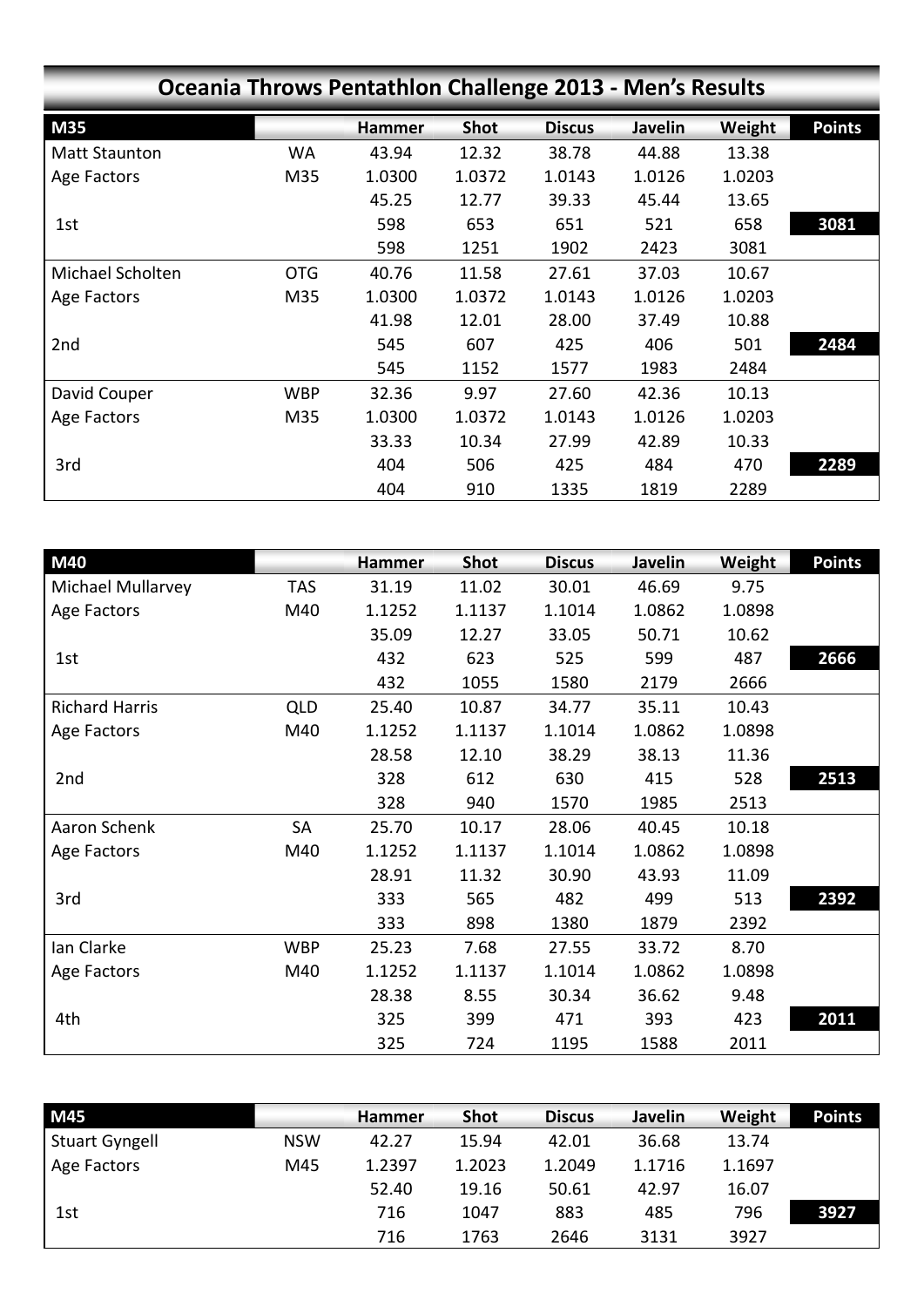| <b>M45 (cont)</b>  |            | <b>Hammer</b> | <b>Shot</b> | <b>Discus</b> | <b>Javelin</b> | Weight | <b>Points</b> |
|--------------------|------------|---------------|-------------|---------------|----------------|--------|---------------|
| <b>Todd Davey</b>  | <b>WA</b>  | 35.23         | 13.04       | 41.32         | 38.53          | 11.78  |               |
| Age Factors        | M45        | 1.2397        | 1.2023      | 1.2049        | 1.1716         | 1.1697 |               |
|                    |            | 43.67         | 15.67       | 49.78         | 45.14          | 13.77  |               |
| 2nd                |            | 572           | 831         | 866           | 517            | 665    | 3451          |
|                    |            | 572           | 1403        | 2269          | 2786           | 3451   |               |
| Rene Otto          | <b>WBP</b> | 34.34         | 10.46       | 34.10         | 25.71          | 10.06  |               |
| Age Factors        | M45        | 1.2397        | 1.2023      | 1.2049        | 1.1716         | 1.1697 |               |
|                    |            | 42.57         | 12.57       | 41.08         | 30.12          | 11.76  |               |
| 3rd                |            | 554           | 641         | 687           | 301            | 551    | 2734          |
|                    |            | 554           | 1195        | 1882          | 2183           | 2734   |               |
| Laini Inivale      | AKL        | 17.17         | 12.60       | 27.73         | 28.8           | 9.91   |               |
| Age Factors        | M45        | 1.2397        | 1.2023      | 1.2049        | 1.1716         | 1.1697 |               |
|                    |            | 21.28         | 15.14       | 33.41         | 33.74          | 11.59  |               |
| 4th                |            | 212           | 798         | 532           | 352            | 541    | 2435          |
|                    |            | 212           | 1010        | 1542          | 1894           | 2435   |               |
| Laini Inivale      | AKL        | 19.53         | 11.70       | 28.71         | 25.51          | 9.63   |               |
| Age Factors        | M45        | 1.2397        | 1.2023      | 1.2049        | 1.1716         | 1.1697 |               |
|                    |            | 24.21         | 14.06       | 34.59         | 29.88          | 11.26  |               |
|                    |            | 258           | 732         | 555           | 298            | 523    | 2366          |
|                    |            | 258           | 990         | 1545          | 1843           | 2366   |               |
| Matthew Lovell     | SA         | 31.39         | 8.46        | 25.57         | 33.07          | 8.51   |               |
| Age Factors        | M45        | 1.2397        | 1.2023      | 1.2049        | 1.1716         | 1.1697 |               |
|                    |            | 38.91         | 10.17       | 30.80         | 38.74          | 9.95   |               |
| 5th                |            | 494           | 496         | 480           | 424            | 449    | 2343          |
|                    |            | 494           | 990         | 1470          | 1894           | 2343   |               |
| Warren Duke        | <b>QLD</b> | 19.02         | 9.47        | 27.03         | 27.39          | 8.66   |               |
| Age Factors        | M45        | 1.2397        | 1.2023      | 1.2049        | 1.1716         | 1.1697 |               |
|                    |            | 23.57         | 11.38       | 32.56         | 32.09          | 10.12  |               |
| 6th                |            | 248           | 569         | 515           | 329            | 459    | 2120          |
|                    |            | 248           | 817         | 1332          | 1661           | 2120   |               |
| Matt Hillas        | WEL        | 21.64         | 9.61        | 29.17         | 0.00           | 8.60   |               |
| Age Factors        | M45        | 1.2397        | 1.2023      | 1.2049        | 1.1716         | 1.1697 |               |
|                    |            | 26.82         | 11.55       | 35.14         | 0.00           | 10.05  |               |
| 7th                |            | 300           | 579         | 566           | $\pmb{0}$      | 455    | 1900          |
|                    |            | 300           | 879         | 1445          | 1445           | 1900   |               |
| Gavin Teahan       | WEL        | 18.80         | 8.46        | 20.24         | 35.26          | 5.58   |               |
| Age Factors        | M45        | 1.2397        | 1.2023      | 1.2049        | 1.1716         | 1.1697 |               |
|                    |            | 23.30         | 10.17       | 24.38         | 41.31          | 6.52   |               |
| 8th                |            | 244           | 496         | 355           | 461            | 260    | 1816          |
|                    |            | 244           | 740         | 1095          | 1556           | 1816   |               |
| <b>Steve Weeks</b> | <b>WMA</b> | 23.93         | 7.50        | 22.78         | 19.56          | 7.54   |               |
| Age Factors        | M45        | 1.2397        | 1.2023      | 1.2049        | 1.1716         | 1.1697 |               |
|                    |            | 29.66         | 9.01        | 27.44         | 22.91          | 8.81   |               |
| 9th                |            | 345           | 426         | 414           | 201            | 386    | 1772          |
|                    |            | 345           | 771         | 1185          | 1386           | 1772   |               |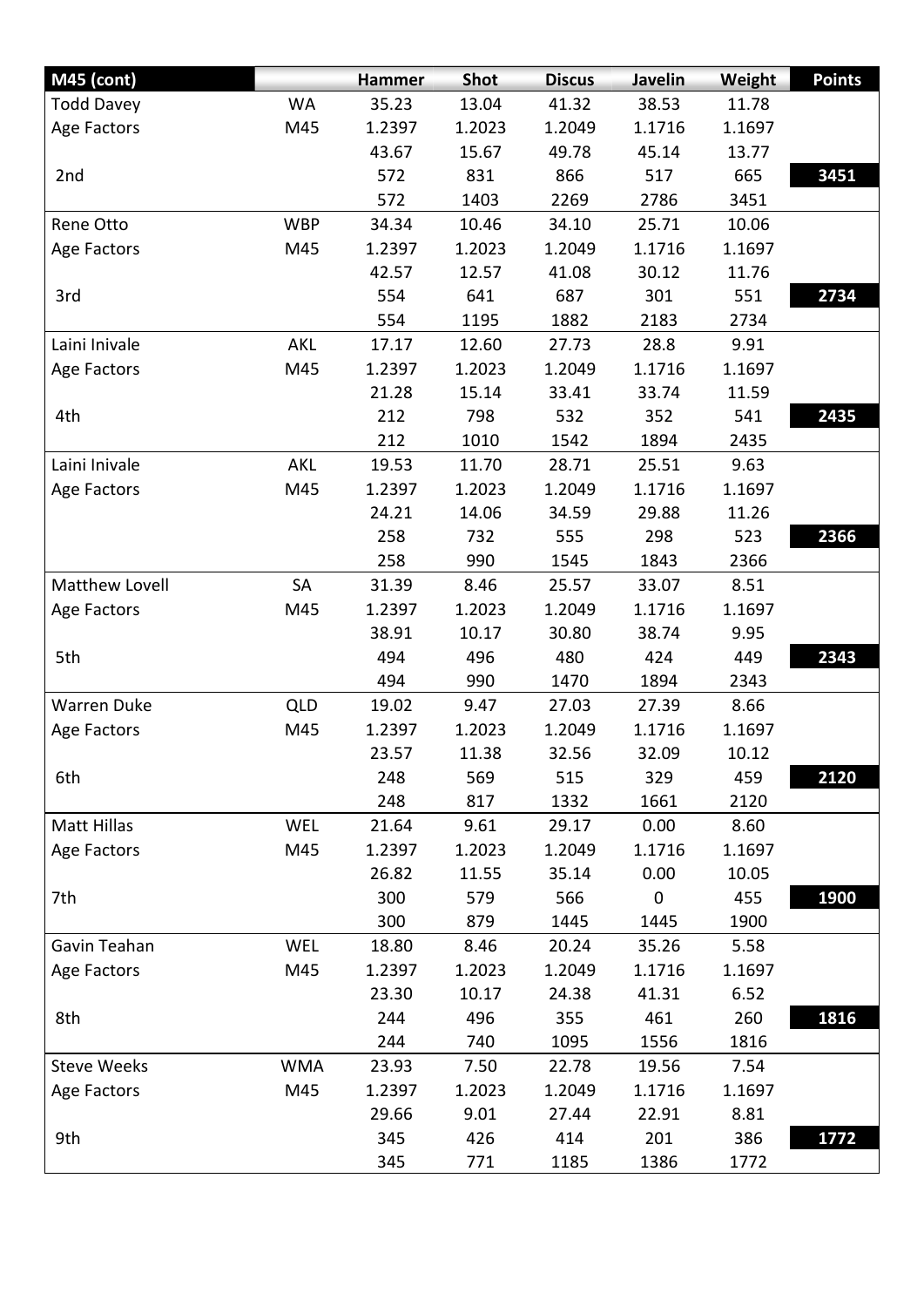| $M45$ (cont)   |            | <b>Hammer</b> | <b>Shot</b> | <b>Discus</b> | <b>Javelin</b> | Weight | <b>Points</b> |
|----------------|------------|---------------|-------------|---------------|----------------|--------|---------------|
| Mark McFarlane | <b>WEL</b> | 14.44         | 7.55        | 18.30         | 22.17          | 5.80   |               |
| Age Factors    | M45        | 1.2397        | 1.2023      | 1.2049        | 1.1716         | 1.1697 |               |
|                |            | 17.90         | 9.07        | 22.04         | 25.97          | 6.78   |               |
| 10th           |            | 160           | 430         | 311           | 243            | 274    | 1418          |
|                |            | 160           | 590         | 901           | 1144           | 1418   |               |
| Sam Pou        | AKL        | 14.30         | 6.28        | 15.66         | 19.23          | 5.35   |               |
| Age Factors    | M45        | 1.2397        | 1.2023      | 1.2049        | 1.1716         | 1.1697 |               |
|                |            | 17.72         | 7.55        | 18.86         | 22.52          | 6.25   |               |
| 11th           |            | 157           | 340         | 251           | 195            | 245    | 1188          |
|                |            | 157           | 497         | 748           | 943            | 1188   |               |

| <b>M50</b>           |            | <b>Hammer</b> | <b>Shot</b> | <b>Discus</b> | <b>Javelin</b> | Weight | <b>Points</b> |
|----------------------|------------|---------------|-------------|---------------|----------------|--------|---------------|
| Mark Flaus           | <b>STH</b> | 32.88         | 11.69       | 37.38         | 32.86          | 13.27  |               |
| Age Factors          | M50        | 1.1864        | 1.1721      | 1.0218        | 1.2278         | 1.0488 |               |
|                      |            | 39.00         | 13.70       | 38.19         | 40.34          | 13.91  |               |
| 1st                  |            | 496           | 710         | 628           | 447            | 673    | 2954          |
|                      |            | 496           | 1206        | 1834          | 2281           | 2954   |               |
| Murray Free          | <b>AKL</b> | 27.30         | 9.69        | 30.43         | 39.42          | 11.36  |               |
| Age Factors          | M50        | 1.1864        | 1.1721      | 1.0218        | 1.2278         | 1.0488 |               |
|                      |            | 32.38         | 11.35       | 31.09         | 48.39          | 11.91  |               |
| 2nd                  |            | 389           | 567         | 486           | 565            | 559    | 2566          |
|                      |            | 389           | 956         | 1442          | 2007           | 2566   |               |
| Murray Free          | AKL        | 26.75         | 9.91        | 31.28         | 37.78          | 10.95  |               |
| Age Factors          | M50        | 1.1864        | 1.1721      | 1.0218        | 1.2278         | 1.0488 |               |
|                      |            | 31.73         | 11.61       | 31.96         | 46.38          | 11.48  |               |
|                      |            | 378           | 583         | 503           | 535            | 535    | 2534          |
|                      |            | 378           | 961         | 1464          | 1999           | 2534   |               |
| <b>Bruce Solomon</b> | <b>WBP</b> | 17.20         | 9.69        | 29.93         | 30.52          | 8.87   |               |
| Age Factors          | M50        | 1.1864        | 1.1721      | 1.0218        | 1.2278         | 1.0488 |               |
|                      |            | 20.40         | 11.35       | 30.58         | 37.47          | 9.30   |               |
| 3rd                  |            | 199           | 567         | 476           | 406            | 413    | 2061          |
|                      |            | 199           | 766         | 1242          | 1648           | 2061   |               |
| Neil Gray            | <b>QLD</b> | 18.39         | 7.28        | 26.42         | 31.71          | 8.47   |               |
| Age Factors          | M50        | 1.1864        | 1.1721      | 1.0218        | 1.2278         | 1.0488 |               |
|                      |            | 21.81         | 8.53        | 26.99         | 38.93          | 8.88   |               |
| 4th                  |            | 221           | 398         | 406           | 427            | 390    | 1842          |
|                      |            | 221           | 619         | 1025          | 1452           | 1842   |               |
| Norman White         | SA         | 16.49         | 6.63        | 18.50         | 19.60          | 6.69   |               |
| <b>Age Factors</b>   | M50        | 1.1864        | 1.1721      | 1.0218        | 1.2278         | 1.0488 |               |
|                      |            | 19.56         | 7.77        | 18.90         | 24.06          | 7.01   |               |
| 5th                  |            | 185           | 353         | 252           | 217            | 287    | 1294          |
|                      |            | 185           | 538         | 790           | 1007           | 1294   |               |
| Ganga Prasad         | <b>QLD</b> | 15.66         | 6.53        | 18.68         | 20.29          | 6.73   |               |
| <b>Age Factors</b>   | M50        | 1.1864        | 1.1721      | 1.0218        | 1.2278         | 1.0488 |               |
|                      |            | 18.57         | 7.65        | 19.08         | 24.91          | 7.05   |               |
| 6th                  |            | 170           | 346         | 255           | 228            | 289    | 1288          |
|                      |            | 170           | 516         | 771           | 999            | 1288   |               |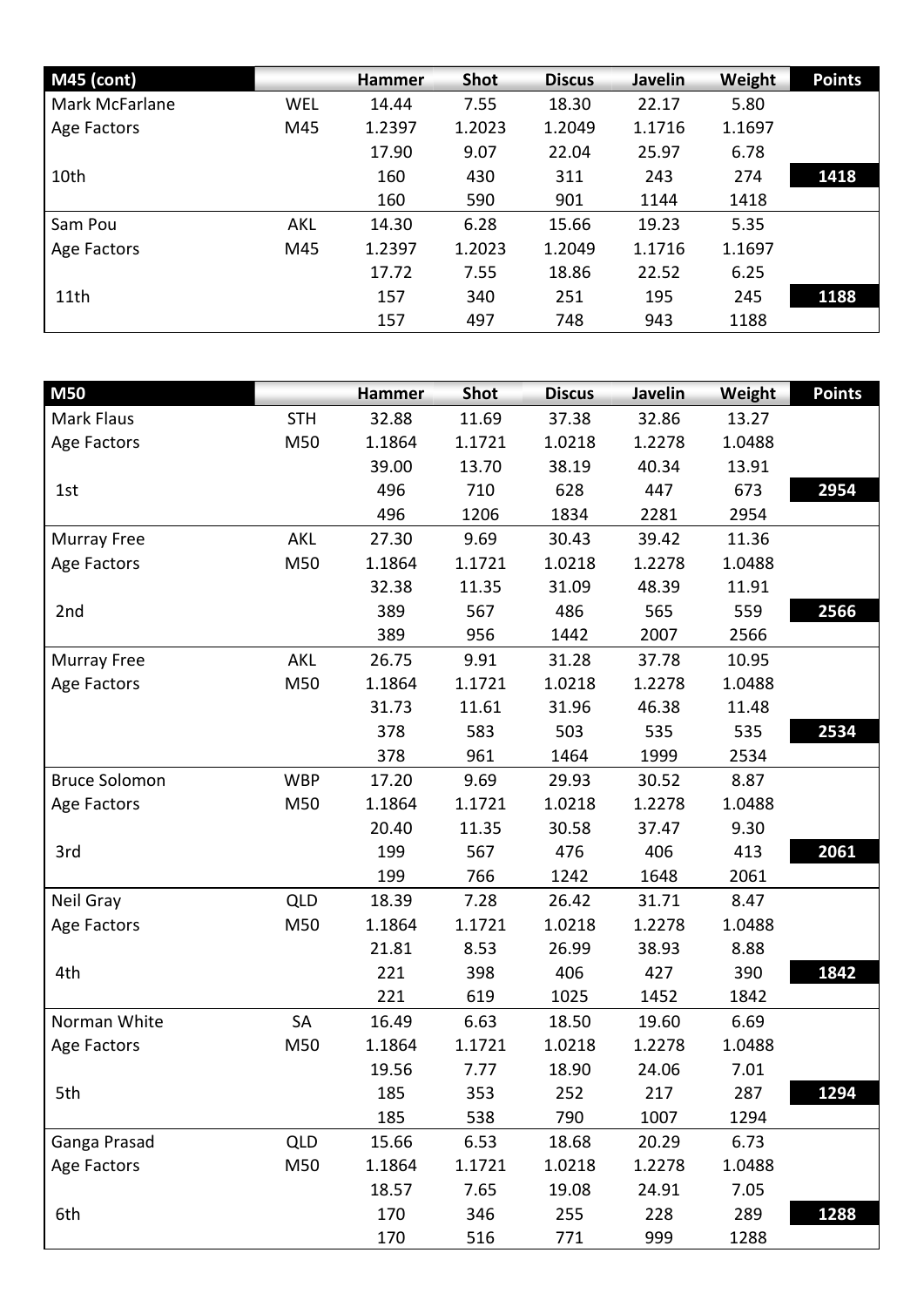| <b>M50 (cont)</b> |     | Hammer | <b>Shot</b> | <b>Discus</b> | Javelin | Weight | <b>Points</b> |
|-------------------|-----|--------|-------------|---------------|---------|--------|---------------|
| Gary Rawson       | WEL | 18.14  | 7.98        | 0.00          | 25.04   | 0.00   |               |
| Age Factors       | M50 | 1.1864 | 1.1721      | 1.0218        | 1.2278  | 1.0488 |               |
|                   |     | 21.52  | 9.35        | 0.00          | 30.74   | 0.00   |               |
| 7th               |     | 216    | 447         | 0             | 310     | 0      | 973           |
|                   |     | 216    | 663         | 663           | 973     | 973    |               |

| M <sub>55</sub>        |            | <b>Hammer</b>  | <b>Shot</b> | <b>Discus</b> | <b>Javelin</b> | Weight | <b>Points</b> |
|------------------------|------------|----------------|-------------|---------------|----------------|--------|---------------|
| Gavin Murray           | <b>NSW</b> | 36.18          | 11.64       | 37.01         | 31.04          | 13.83  |               |
| Age Factors            | M55        | 1.3145         | 1.2706      | 1.1103        | 1.3380         | 1.1225 |               |
|                        |            | 47.55          | 14.78       | 41.09         | 41.53          | 15.52  |               |
| 1st                    |            | 636            | 776         | 687           | 464            | 765    | 3328          |
|                        |            | 636            | 1412        | 2099          | 2563           | 3328   |               |
| Robert Hanbury-Brown   | <b>NSW</b> | 31.28          | 10.49       | 32.30         | 40.61          | 13.02  |               |
| Age Factors            | M55        | 1.3145         | 1.2706      | 1.1103        | 1.3380         | 1.1225 |               |
|                        |            | 41.11          | 13.32       | 35.86         | 54.33          | 14.61  |               |
| 2nd                    |            | 530            | 687         | 581           | 653            | 713    | 3164          |
|                        |            | 530            | 1217        | 1798          | 2451           | 3164   |               |
| Andrew Atkinson-Howatt | <b>NSW</b> | 25.76          | 9.58        | 35.45         | 40.58          | 10.28  |               |
| Age Factors            | M55        | 1.3145         | 1.2706      | 1.1103        | 1.3380         | 1.1225 |               |
|                        |            | 33.86          | 12.17       | 39.36         | 54.29          | 11.53  |               |
| 3rd                    |            | 0              | 617         | 652           | 652            | 538    | 2459          |
|                        |            | $\overline{0}$ | 617         | 1269          | 1921           | 2459   |               |
| Hans Barnard           | AKL        | 0.00           | 8.76        | 26.29         | 21.40          | 11.48  |               |
| Age Factors            | M55        | 1.3145         | 1.2706      | 1.1103        | 1.3380         | 1.1225 |               |
|                        |            | 0.00           | 11.13       | 29.18         | 28.63          | 12.88  |               |
| 4th                    |            | $\mathbf 0$    | 554         | 448           | 280            | 614    | 1896          |
|                        |            | 0              | 554         | 1002          | 1282           | 1896   |               |
| Craig Elliott          | <b>QLD</b> | 20.97          | 8.02        | 22.94         | 22.53          | 7.31   |               |
| Age Factors            | M55        | 1.3145         | 1.2706      | 1.1103        | 1.3380         | 1.1225 |               |
|                        |            | 27.56          | 10.19       | 25.47         | 30.14          | 8.20   |               |
| 5th                    |            | 311            | 497         | 376           | 301            | 352    | 1837          |
|                        |            | 311            | 808         | 1184          | 1485           | 1837   |               |

| <b>M60</b>          |            | <b>Hammer</b> | <b>Shot</b> | <b>Discus</b> | <b>Javelin</b> | Weight | <b>Points</b> |
|---------------------|------------|---------------|-------------|---------------|----------------|--------|---------------|
| <b>Rick Davison</b> | <b>CAN</b> | 42.59         | 9.64        | 36.75         | 30.44          | 15.24  |               |
| Age Factors         | M60        | 1.3082        | 1.2482      | 1.0628        | 1.4140         | 1.0424 |               |
|                     |            | 55.71         | 12.03       | 39.05         | 43.04          | 15.88  |               |
| 1st                 |            | 771           | 608         | 645           | 486            | 785    | 3295          |
|                     |            | 771           | 1379        | 2024          | 2510           | 3295   |               |
| <b>Rick Davison</b> | <b>CAN</b> | 42.07         | 9.98        | 35.85         | 29.81          | 14.47  |               |
| Age Factors         | M60        | 1.3082        | 1.2482      | 1.0628        | 1.4140         | 1.0424 |               |
|                     |            | 55.03         | 12.45       | 38.10         | 42.15          | 15.08  |               |
|                     |            | 760           | 634         | 626           | 473            | 740    | 3233          |
|                     |            | 760           | 1394        | 2020          | 2493           | 3233   |               |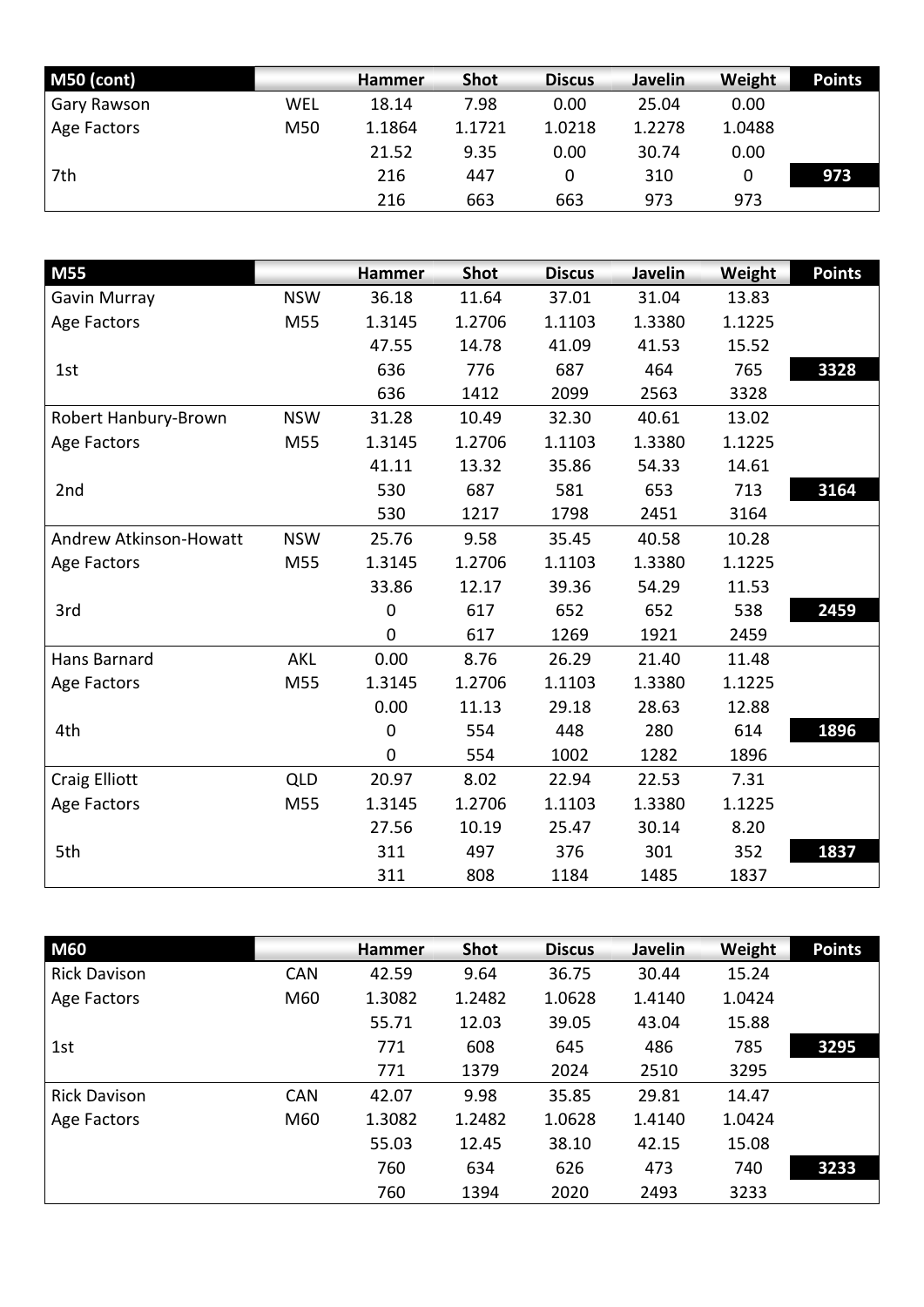| <b>M60 (cont)</b>  |            | <b>Hammer</b> | <b>Shot</b> | <b>Discus</b> | <b>Javelin</b> | Weight | <b>Points</b> |
|--------------------|------------|---------------|-------------|---------------|----------------|--------|---------------|
| <b>Bob Banems</b>  | <b>ACT</b> | 34.89         | 10.27       | 35.86         | 32.80          | 11.30  |               |
| Age Factors        | M60        | 1.3082        | 1.2482      | 1.0628        | 1.4140         | 1.0424 |               |
|                    |            | 45.64         | 12.81       | 38.11         | 46.37          | 11.77  |               |
| 2nd                |            | 605           | 656         | 626           | 535            | 551    | 2973          |
|                    |            | 605           | 1261        | 1887          | 2422           | 2973   |               |
| <b>Tony Patane</b> | SA         | 35.42         | 9.48        | 32.43         | 19.35          | 13.91  |               |
| Age Factors        | M60        | 1.3082        | 1.2482      | 1.0628        | 1.4140         | 1.0424 |               |
|                    |            | 46.33         | 11.83       | 34.46         | 27.36          | 14.49  |               |
| 3rd                |            | 616           | 596         | 553           | 262            | 706    | 2733          |
|                    |            | 616           | 1212        | 1765          | 2027           | 2733   |               |
| Duncan Macnicol    | <b>ACT</b> | 33.34         | 8.92        | 29.87         | 26.29          | 13.53  |               |
| Age Factors        | M60        | 1.3082        | 1.2482      | 1.0628        | 1.4140         | 1.0424 |               |
|                    |            | 43.61         | 11.13       | 31.74         | 37.17          | 14.10  |               |
| 4th                |            | 571           | 554         | 499           | 401            | 684    | 2709          |
|                    |            | 571           | 1125        | 1624          | 2025           | 2709   |               |
| Chris Thompson     | <b>AKL</b> | 37.16         | 9.46        | 32.51         | 19.04          | 12.00  |               |
| Age Factors        | M60        | 1.3082        | 1.2482      | 1.0628        | 1.4140         | 1.0424 |               |
|                    |            | 48.61         | 11.80       | 34.55         | 26.92          | 12.50  |               |
| 5th                |            | 654           | 594         | 555           | 256            | 593    | 2652          |
|                    |            | 654           | 1248        | 1803          | 2059           | 2652   |               |
| Peter Teys         | <b>QLD</b> | 24.69         | 11.03       | 34.53         | 24.06          | 9.90   |               |
| Age Factors        | M60        | 1.3082        | 1.2482      | 1.0628        | 1.4140         | 1.0424 |               |
|                    |            | 32.29         | 13.76       | 36.69         | 34.02          | 10.31  |               |
| 6th                |            | 387           | 714         | 598           | 356            | 469    | 2524          |
|                    |            | 387           | 1101        | 1699          | 2055           | 2524   |               |
| Peter Frangenheim  | <b>QLD</b> | 22.25         | 7.89        | 26.73         | 35.4           | 7.98   |               |
| Age Factors        | M60        | 1.3082        | 1.2482      | 1.0628        | 1.4140         | 1.0424 |               |
|                    |            | 29.10         | 9.84        | 28.40         | 50.05          | 8.31   |               |
| 7th                |            | 336           | 476         | 433           | 589            | 358    | 2192          |
|                    |            | 336           | 812         | 1245          | 1834           | 2192   |               |
| David Bates        | SA         | 32.68         | 6.39        | 19.07         | 18.67          | 11.76  |               |
| Age Factors        | M60        | 1.3082        | 1.2482      | 1.0628        | 1.4140         | 1.0424 |               |
|                    |            | 42.75         | 7.97        | 20.26         | 26.39          | 12.25  |               |
| 8th                |            | 557           | 365         | 277           | 249            | 579    | 2027          |
|                    |            | 557           | 922         | 1199          | 1448           | 2027   |               |
| Kevin Ryall        | <b>QLD</b> | 21.14         | 9.72        | 26.02         | 22.67          | 7.76   |               |
| Age Factors        | M60        | 1.3082        | 1.2482      | 1.0628        | 1.4140         | 1.0424 |               |
|                    |            | 27.65         | 12.13       | 27.65         | 32.05          | 8.08   |               |
| 9th                |            | 313           | 614         | 418           | 328            | 345    | 2018          |
|                    |            | 313           | 927         | 1345          | 1673           | 2018   |               |
| Mills Lafferty     | <b>QLD</b> | 26.68         | 6.47        | 23.12         | $\pmb{0}$      | 10.09  |               |
| Age Factors        | M60        | 1.3082        | 1.2482      | 1.0628        | 1.4140         | 1.0424 |               |
|                    |            | 34.90         | 8.07        | 24.57         | 0.00           | 10.51  |               |
| 10th               |            | 429           | 370         | 359           | 0              | 481    | 1639          |
|                    |            | 429           | 799         | 1158          | 1158           | 1639   |               |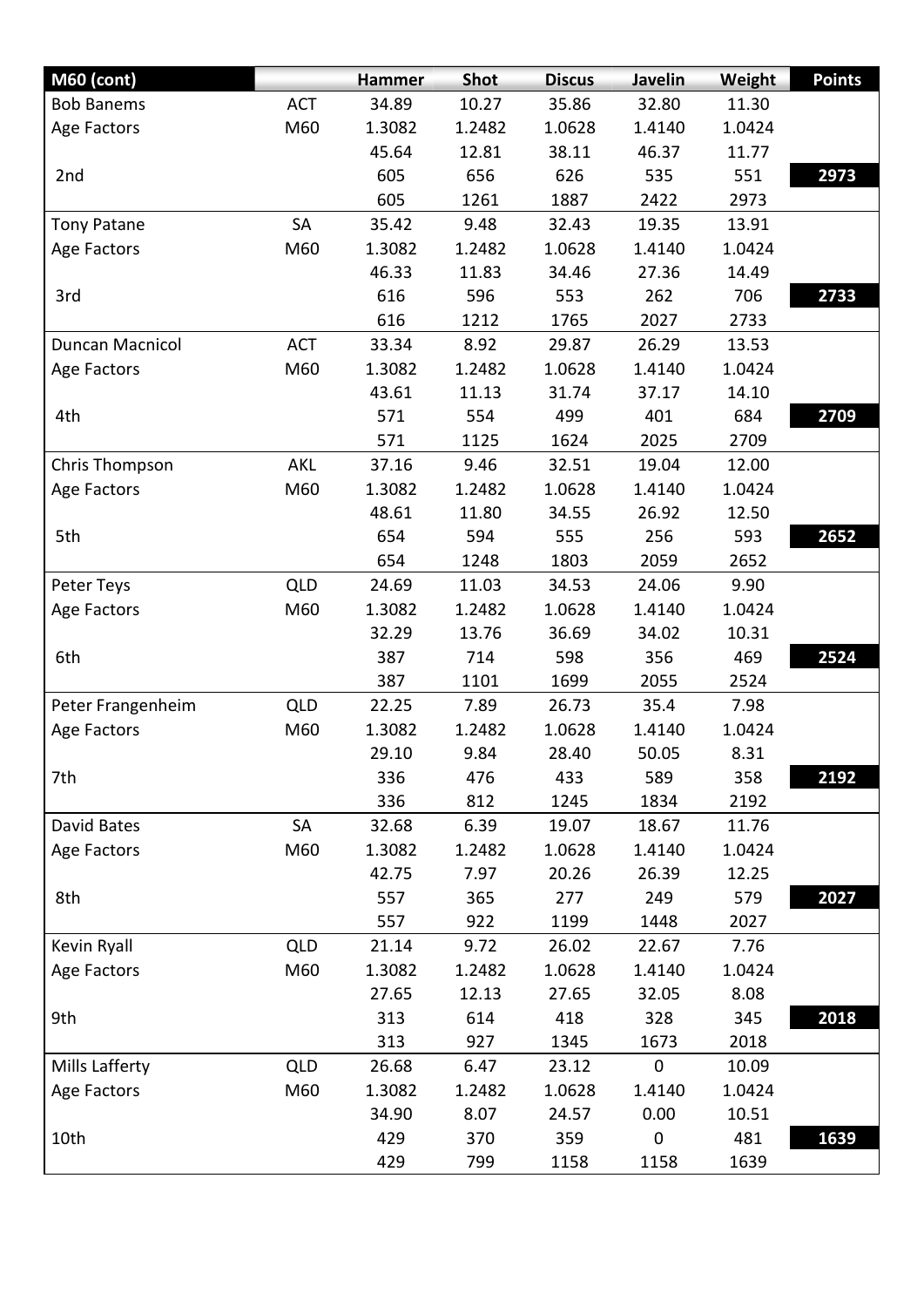| M65                 |            | <b>Hammer</b> | <b>Shot</b> | <b>Discus</b> | <b>Javelin</b> | Weight | <b>Points</b> |
|---------------------|------------|---------------|-------------|---------------|----------------|--------|---------------|
| Peter Kennedy       | <b>QLD</b> | 24.54         | 10.33       | 29.35         | 31.62          | 10.23  |               |
| Age Factors         | M65        | 1.4656        | 1.3607      | 1.1637        | 1.5620         | 1.1153 |               |
|                     |            | 35.96         | 14.05       | 34.15         | 49.39          | 11.40  |               |
| 1st                 |            | 447           | 731         | 547           | 580            | 531    | 2836          |
|                     |            | 447           | 1178        | 1725          | 2305           | 2836   |               |
| John Reynolds       | <b>ACT</b> | 31.02         | 8.30        | 31.27         | 18.92          | 11.80  |               |
| Age Factors         | M65        | 1.4656        | 1.3607      | 1.1637        | 1.5620         | 1.1153 |               |
|                     |            | 45.46         | 11.29       | 36.38         | 29.55          | 13.16  |               |
| 2nd                 |            | 602           | 563         | 591           | 293            | 630    | 2679          |
|                     |            | 602           | 1165        | 1756          | 2049           | 2679   |               |
| Peter Clark         | <b>QLD</b> | 23.24         | 9.6         | 34.58         | 22.96          | 8.61   |               |
| <b>Age Factors</b>  | M65        | 1.4656        | 1.3607      | 1.1637        | 1.5620         | 1.1153 |               |
|                     |            | 34.06         | 13.06       | 40.24         | 35.86          | 9.60   |               |
| 3rd                 |            | 416           | 671         | 669           | 382            | 430    | 2568          |
|                     |            | 416           | 1087        | 1756          | 2138           | 2568   |               |
| <b>Brian Davies</b> | SA         | 24.58         | 7.11        | 24.94         | 28.35          | 12.18  |               |
| Age Factors         | M65        | 1.4656        | 1.3607      | 1.1637        | 1.5620         | 1.1153 |               |
|                     |            | 36.02         | 9.67        | 29.02         | 44.28          | 13.58  |               |
| 4th                 |            | 447           | 466         | 445           | 504            | 654    | 2516          |
|                     |            | 447           | 913         | 1358          | 1862           | 2516   |               |
| <b>Bruce Wills</b>  | <b>WBP</b> | 21.30         | 8.65        | 28.70         | 19.17          | 9.33   |               |
| Age Factors         | M65        | 1.4656        | 1.3607      | 1.1637        | 1.5620         | 1.1153 |               |
|                     |            | 31.21         | 11.77       | 33.39         | 29.94          | 10.40  |               |
| 5th                 |            | 370           | 592         | 532           | 298            | 474    | 2266          |
|                     |            | 370           | 962         | 1494          | 1792           | 2266   |               |

| <b>M70</b>         |            | <b>Hammer</b> | <b>Shot</b> | <b>Discus</b> | Javelin | Weight | <b>Points</b> |
|--------------------|------------|---------------|-------------|---------------|---------|--------|---------------|
| Guy Quarterman     | <b>QLD</b> | 28.82         | 9.88        | 28.74         | 32.26   | 13.79  |               |
| Age Factors        | M70        | 1.5124        | 1.3471      | 1.2781        | 1.6801  | 1.1408 |               |
|                    |            | 43.58         | 13.30       | 36.73         | 54.20   | 15.73  |               |
| 1st                |            | 571           | 686         | 598           | 651     | 777    | 3283          |
|                    |            | 571           | 1257        | 1855          | 2506    | 3283   |               |
| lan Kennedy        | <b>QLD</b> | 29.63         | 9.12        | 24.16         | 23.63   | 12.18  |               |
| <b>Age Factors</b> | M70        | 1.5124        | 1.3471      | 1.2781        | 1.6801  | 1.1408 |               |
|                    |            | 44.81         | 12.28       | 30.87         | 39.70   | 13.89  |               |
| 2nd                |            | 591           | 623         | 482           | 438     | 672    | 2806          |
|                    |            | 591           | 1214        | 1696          | 2134    | 2806   |               |
| Barrie Koch        | SA         | 26.77         | 9.88        | 28.07         | 17.55   | 11.92  |               |
| <b>Age Factors</b> | M70        | 1.5124        | 1.3471      | 1.2781        | 1.6801  | 1.1408 |               |
|                    |            | 40.48         | 13.30       | 35.87         | 29.48   | 13.59  |               |
| 3rd                |            | 520           | 686         | 581           | 292     | 655    | 2734          |
|                    |            | 520           | 1206        | 1787          | 2079    | 2734   |               |
| Ron Bragg          | <b>NSW</b> | 23.89         | 8.41        | 23.56         | 28.74   | 9.66   |               |
| <b>Age Factors</b> | M70        | 1.5124        | 1.3471      | 1.2781        | 1.6801  | 1.1408 |               |
|                    |            | 36.13         | 11.32       | 30.11         | 48.28   | 11.02  |               |
| 4th                |            | 449           | 565         | 467           | 563     | 509    | 2553          |
|                    |            | 449           | 1014        | 1481          | 2044    | 2553   |               |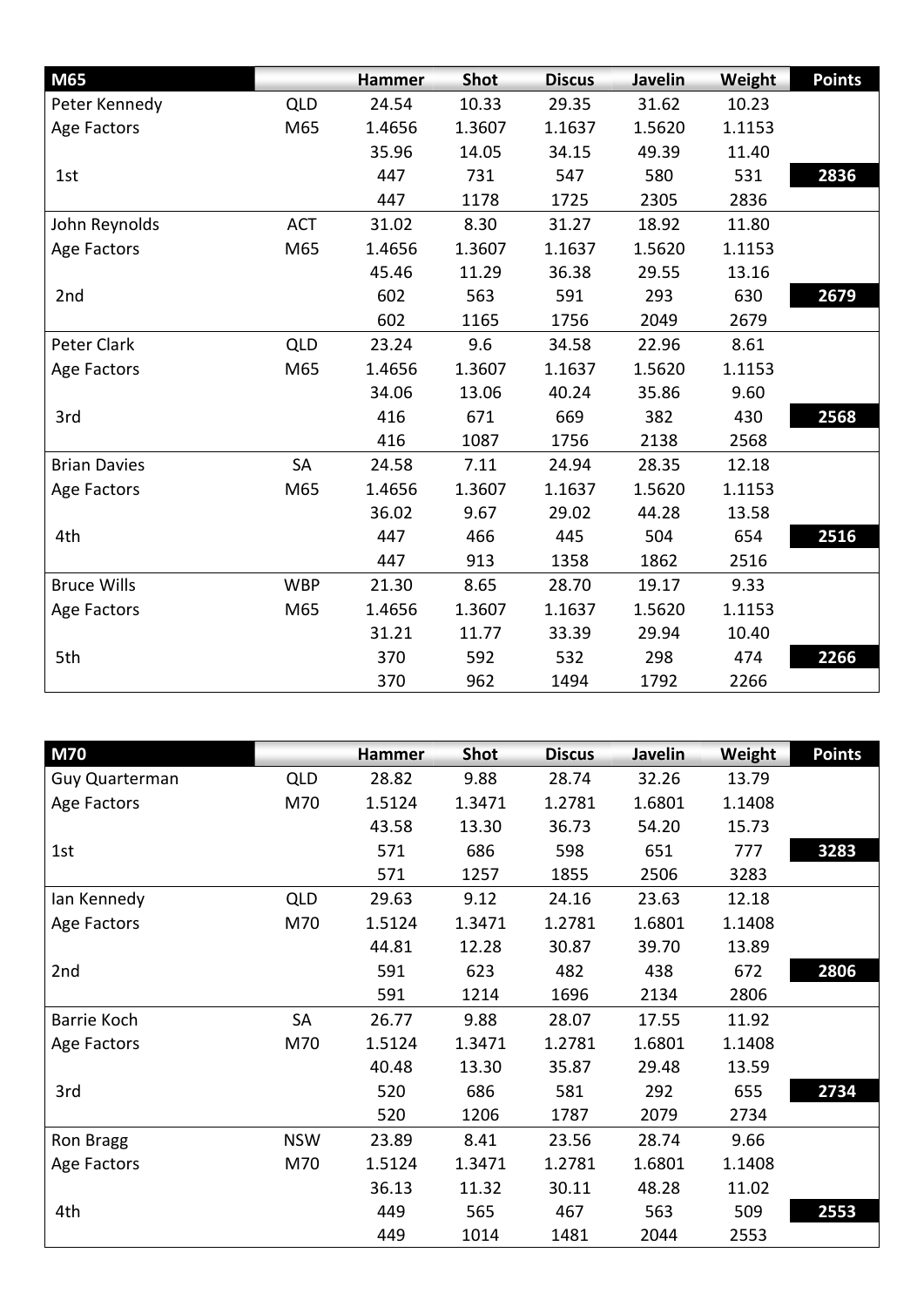| <b>M70 (cont)</b> |            | <b>Hammer</b> | <b>Shot</b> | <b>Discus</b> | <b>Javelin</b> | Weight | <b>Points</b> |
|-------------------|------------|---------------|-------------|---------------|----------------|--------|---------------|
| Kana Nathan       | <b>SA</b>  | 27.25         | 7.20        | 17.31         | 17.61          | 9.54   |               |
| Age Factors       | M70        | 1.5124        | 1.3471      | 1.2781        | 1.6801         | 1.1408 |               |
|                   |            | 41.21         | 9.69        | 22.12         | 29.58          | 10.88  |               |
| 5th               |            | 532           | 467         | 312           | 293            | 501    | 2105          |
|                   |            | 532           | 999         | 1311          | 1604           | 2105   |               |
| Mike Shepherd     | <b>WMA</b> | 15.91         | 8.20        | 18.36         | 14.00          | 5.50   |               |
| Age Factors       | M70        | 1.5124        | 1.3471      | 1.2781        | 1.6801         | 1.1408 |               |
|                   |            | 24.06         | 11.04       | 23.46         | 23.52          | 6.27   |               |
| 6th               |            | 256           | 548         | 338           | 209            | 246    | 1597          |
|                   |            | 256           | 804         | 1142          | 1351           | 1597   |               |

| <b>M75</b>          |            | <b>Hammer</b> | <b>Shot</b> | <b>Discus</b> | Javelin | Weight | <b>Points</b> |
|---------------------|------------|---------------|-------------|---------------|---------|--------|---------------|
| Ron Simcock         | <b>NSW</b> | 34.76         | 10.39       | 27.63         | 27.70   | 11.72  |               |
| Age Factors         | M75        | 1.7268        | 1.4790      | 1.4332        | 1.8932  | 1.2286 |               |
|                     |            | 60.02         | 15.36       | 39.59         | 52.44   | 14.39  |               |
| 1st                 |            | 843           | 812         | 656           | 625     | 700    | 3636          |
|                     |            | 843           | 1655        | 2311          | 2936    | 3636   |               |
| <b>Bruce Clarke</b> | <b>WBP</b> | 27.92         | 7.26        | 20.94         | 18.45   | 10.28  |               |
| Age Factors         | M75        | 1.7268        | 1.4790      | 1.4332        | 1.8932  | 1.2286 |               |
|                     |            | 48.21         | 10.73       | 30.01         | 34.92   | 12.63  |               |
| 2nd                 |            | 647           | 530         | 465           | 369     | 600    | 2611          |
|                     |            | 647           | 1177        | 1642          | 2011    | 2611   |               |
| Ray Laurie          | <b>WBP</b> | 22.65         | 5.60        | 17.35         | 15.59   | 8.17   |               |
| Age Factors         | M75        | 1.7268        | 1.4790      | 1.4332        | 1.8932  | 1.2286 |               |
|                     |            | 39.11         | 8.28        | 24.86         | 29.51   | 10.03  |               |
| 3rd                 |            | 498           | 383         | 364           | 292     | 454    | 1991          |
|                     |            | 498           | 881         | 1245          | 1537    | 1991   |               |

| <b>M80</b>           |            | <b>Hammer</b> | <b>Shot</b> | <b>Discus</b> | <b>Javelin</b> | Weight | <b>Points</b> |
|----------------------|------------|---------------|-------------|---------------|----------------|--------|---------------|
| <b>Bill McMullen</b> | <b>QLD</b> | 25.34         | 8.38        | 26.18         | 16.61          | 9.77   |               |
| Age Factors          | M80        | 1.9056        | 1.5980      | 1.6441        | 2.0952         | 1.3043 |               |
|                      |            | 48.28         | 13.39       | 43.04         | 34.80          | 12.74  |               |
| 1st                  |            | 648           | 691         | 727           | 367            | 606    | 3039          |
|                      |            | 648           | 1339        | 2066          | 2433           | 3039   |               |
| Jim Blair            | <b>WEL</b> | 19.96         | 7.42        | 20.28         | 20.08          | 8.85   |               |
| Age Factors          | M80        | 1.9056        | 1.5980      | 1.6441        | 2.0952         | 1.3043 |               |
|                      |            | 38.03         | 11.85       | 33.34         | 42.07          | 11.54  |               |
| 2nd                  |            | 480           | 597         | 531           | 472            | 538    | 2618          |
|                      |            | 480           | 1077        | 1608          | 2080           | 2618   |               |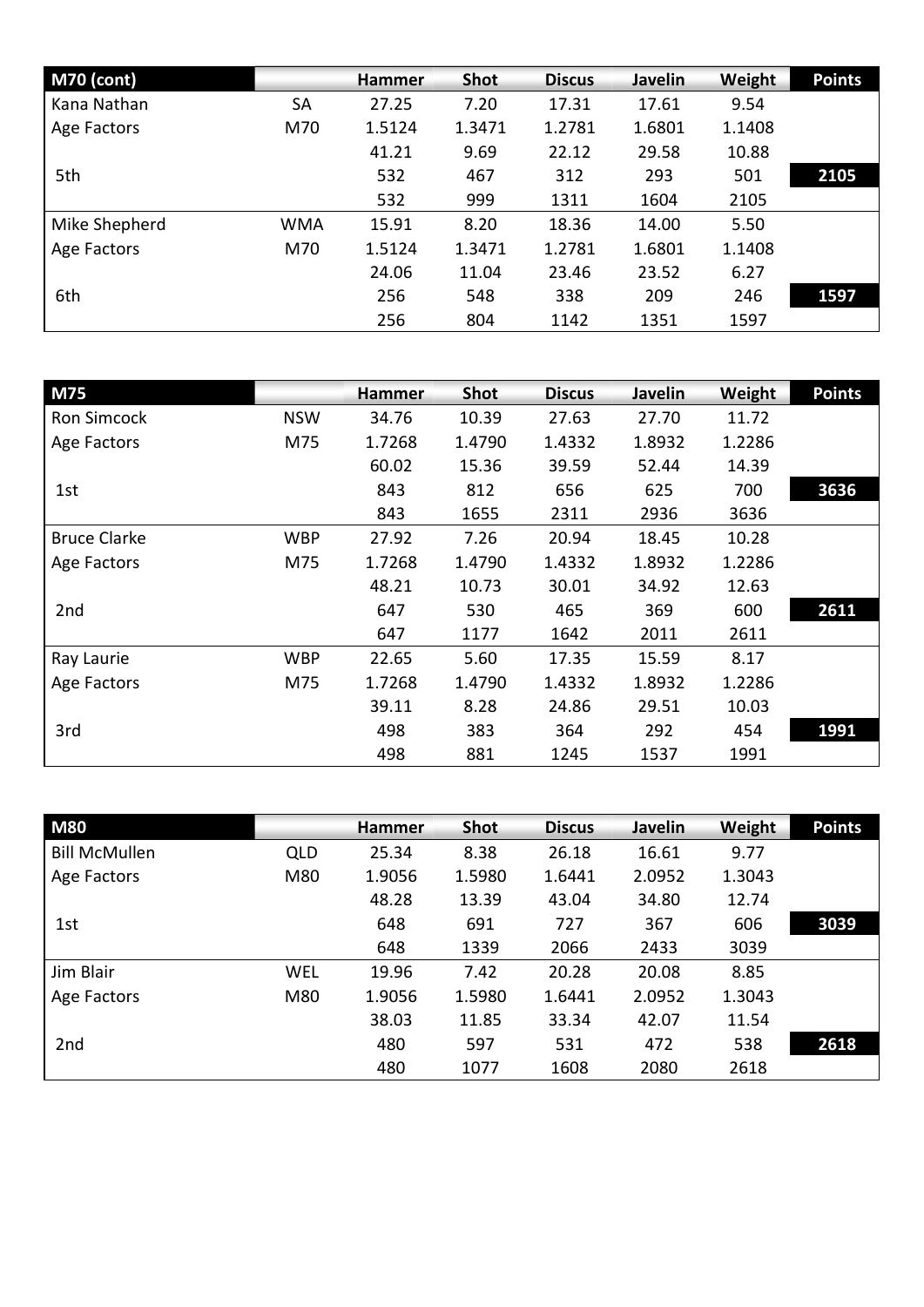## 2013 Women's Results in order of points scored

| <b>Place</b>   | Name:                   |            |     | <b>Points</b> |
|----------------|-------------------------|------------|-----|---------------|
| 1              | <b>Heather Doherty</b>  | <b>QLD</b> | W80 | 4202          |
| $\overline{2}$ | Jayne Hardy             | <b>ACT</b> | W50 | 4098          |
| 3              | <b>Helen Searle</b>     | <b>QLD</b> | W70 | 4024          |
| 4              | <b>Bev Savage</b>       | <b>WBP</b> | W65 | 3843          |
| 5              | Jan Banens              | <b>QLD</b> | W70 | 3721          |
| 6              | Jill Taylor             | <b>NSW</b> | W55 | 3560          |
| $\overline{7}$ | Mary Thomas             | <b>NSW</b> | W65 | 3136          |
| 8              | Glenys Whitehead        | <b>NSW</b> | W45 | 3094          |
| 9              | Raylea Rudov            | <b>ACT</b> | W70 | 3047          |
| 10             | Pauline Purser          | <b>WBP</b> | W90 | 2974          |
| 11             | Glynn Boyce             | SA         | W70 | 2964          |
| 12             | Althea Mackie           | QLD        | W40 | 2905          |
| 13             | <b>Jill Evans</b>       | <b>WMA</b> | W60 | 2810          |
| 14             | Anne Deleiros           | AKI        | W65 | 2751          |
| 15             | <b>Bev Church</b>       | CAN        | W65 | 2723          |
| 16             | <b>Karel McClintock</b> | <b>QLD</b> | W50 | 2684          |
| 17             | <b>Eunice Jenkins</b>   | <b>QLD</b> | W75 | 2676          |
| 18             | Noni Callander          | AKL        | W65 | 2628          |
| $19=$          | Justine Whitaker        | CAN        | W70 | 2628          |
|                | <b>Tracy Canham</b>     | <b>TAS</b> | W40 | 2561          |
| 21             | Joy Sutcliffe           | <b>TAS</b> | W70 | 2510          |
| 22             | Mary Wahren             | <b>ACT</b> | W75 | 2505          |
| 23             | Gwyn Heseltine          | CAN        | W75 | 2504          |
| 24             | Fiona Harvey            | <b>OTG</b> | W50 | 2503          |
| 25             | Lois Anderson           | CAN        | W65 | 2488          |
| 26             | Cherie Dempsey          | SA         | W60 | 2327          |
| 27             | Samantha Latanis        | <b>NSW</b> | W40 | 2323          |
| 28             | <b>Claire Giles</b>     | <b>OTG</b> | W55 | 2298          |
| 29             | <b>Alison Newall</b>    | <b>OTG</b> | W50 | 2135          |
| 30             | Janice Maxwell          | CAN        | W50 | 2127          |
| 31             | Cathy McKeown           | TAS        | W40 | 2118          |
| 32             | Joanne Pronk            | <b>QLD</b> | W55 | 2020          |
| 33             | Adriana van Bockel      | <b>NSW</b> | W60 | 2001          |
| 34             | Joan Merrilees          | <b>OTG</b> | W60 | 1959          |
| 35             | <b>Marion Clarke</b>    | <b>WBP</b> | W70 | 1911          |
| 36             | Jen Fee                 | <b>WMA</b> | W45 | 1906          |
| 37             | Francie Bayler          | <b>WMA</b> | W70 | 1799          |
| 38             | Diane Underwood         | CAN        | W65 | 1717          |
| 39             | Liz Neubauer            | SA         | W60 | 1441          |
| 40             | Nola De Chazel          | <b>ACT</b> | W70 | 1415          |
| 41             | Cassie Neubauer         | SA         | W30 | 1357          |
| 42             | Megan Schenk            | SA         | W40 | 1352          |
| 43             | <b>Belinda Westcott</b> | <b>NSW</b> | W30 | 1199          |
| <b>Place</b>   | Name:                   |            |     | <b>Points</b> |
| 1              | <b>Stuart Gyngell</b>   | <b>NSW</b> | M45 | 3927          |
| $\overline{2}$ | Ron Simcock             | <b>NSW</b> | M75 | 3636          |
| 3              | <b>Todd Davey</b>       | WA         | M45 | 3451          |
| 4              | Gavin Murray            | <b>NSW</b> | M55 | 3328          |
| 5              | <b>Rick Davison</b>     | CAN        | M60 | 3295          |
| 6              | Guy Quarterman          | <b>QLD</b> | M70 | 3283          |
|                | <b>Rick Davison</b>     | CAN        | M60 | 3233          |
| 7              | Robert Hanbury-Brown    | <b>NSW</b> | M55 | 3164          |
|                |                         |            |     |               |

2013 Men's Results in order of points scored